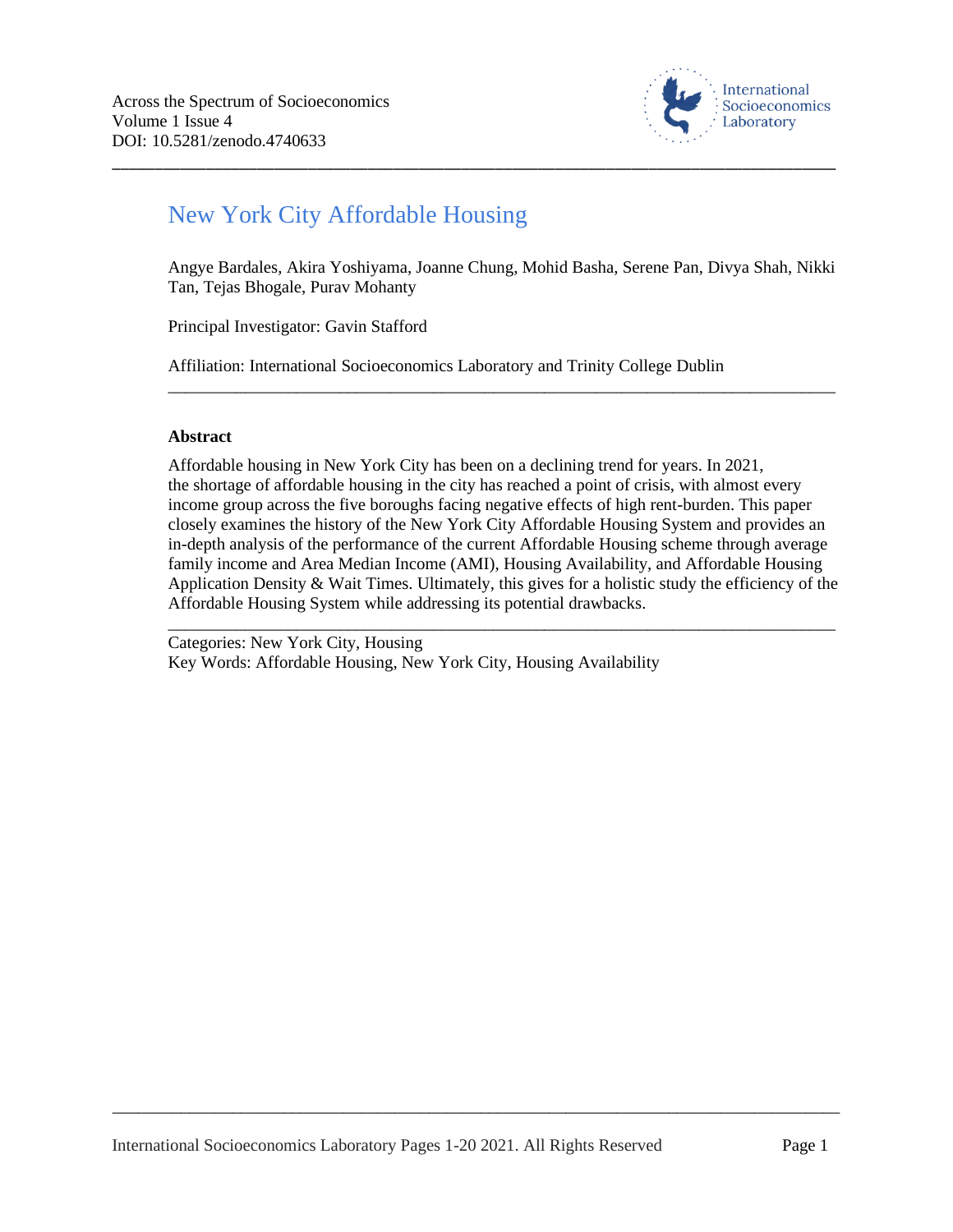

## **The History of NYC's Affordable Housing System**

As one of the most densely populated cities in the United States, New York City has had difficulty housing its population. Countless efforts, including one of the largest affordable housing projects in the country, have been made to overcome the challenge. Over the years, general consensus on the purpose of public housing has remained unclear. Some politicians believe it should focus on providing shelter to the poorest families, while others believe it should only provide shelter to working-class families in order to incentivize employment and create a financially stable middle class. Politicians have usually preferred the latter argument, as evidenced by the fact that welfare recipients have never formed the majority of affordable housing tenants in the city, due to the belief that hard working families should not need to rely on welfare (Sribnick, 2012).

\_\_\_\_\_\_\_\_\_\_\_\_\_\_\_\_\_\_\_\_\_\_\_\_\_\_\_\_\_\_\_\_\_\_\_\_\_\_\_\_\_\_\_\_\_\_\_\_\_\_\_\_\_\_\_\_\_\_\_\_\_\_\_\_\_\_\_\_\_\_\_\_\_\_\_\_\_\_\_\_\_\_\_\_\_

According to a 2013 figure, 47% of public housing is occupied by working-class families (Paletta, 2016). As funding for affordable housing continues to decrease, it is increasingly difficult for homeless and impoverished people to access public housing projects. Thus, the issue of affordable housing remains a principal and pressing issue in New York City.

In New York, affordable housing is deemed affordable if the cost of it is approximately one-third of the owner's income (Paley, 2020). Renting costs, however, depend upon the Area Median Income (AMI) of the location. AMI is a statistic that is calculated by the U.S. Department of Housing and Urban Development that affects the qualifications for a household to participate in affordable housing. The lottery system, in regard to the affordable housing situation in New York, is similar to winning the actual lottery. These programs assist families with lower socioeconomic status attain an affordable apartment that is at a lower price than other apartments in New York City. As this system continues to work, the match to receiving a house is highly competitive but with the increasing number of affordable houses being added to the system, the competitive nature of the lottery is decreasing. With Mayor De Blasio pledging to build upwards of 300,000 housing units, the lottery system has dramatically increased in the number of applicants (Paley, 2020).

In regard to recognizing the finances of a family, these financial records are used to categorize households into specific AMI brackets. Those with an AMI from 0-30% ("extremely lowincome") are addressed as well as those who have an AMI of 125-160% ("middle income"), encouraging all those who qualify for housing to apply (Cook, 2018). The application process for receiving affordable housing is fairly straightforward; one simply goes to the NYC Housing Connect website and sets up an account. These accounts ask for household income, employment, and other areas that govern the socioeconomic status of a family. Any changes the family goes through that may affect their socioeconomic status (at any point in time) should be noted on their accounts as that may change their qualifications for certain homes. Once the account is set, families are able to access and send applications for the affordable housing lottery and wait to receive a home. These applicants are assigned random numbers, the lower the number, the better the odds.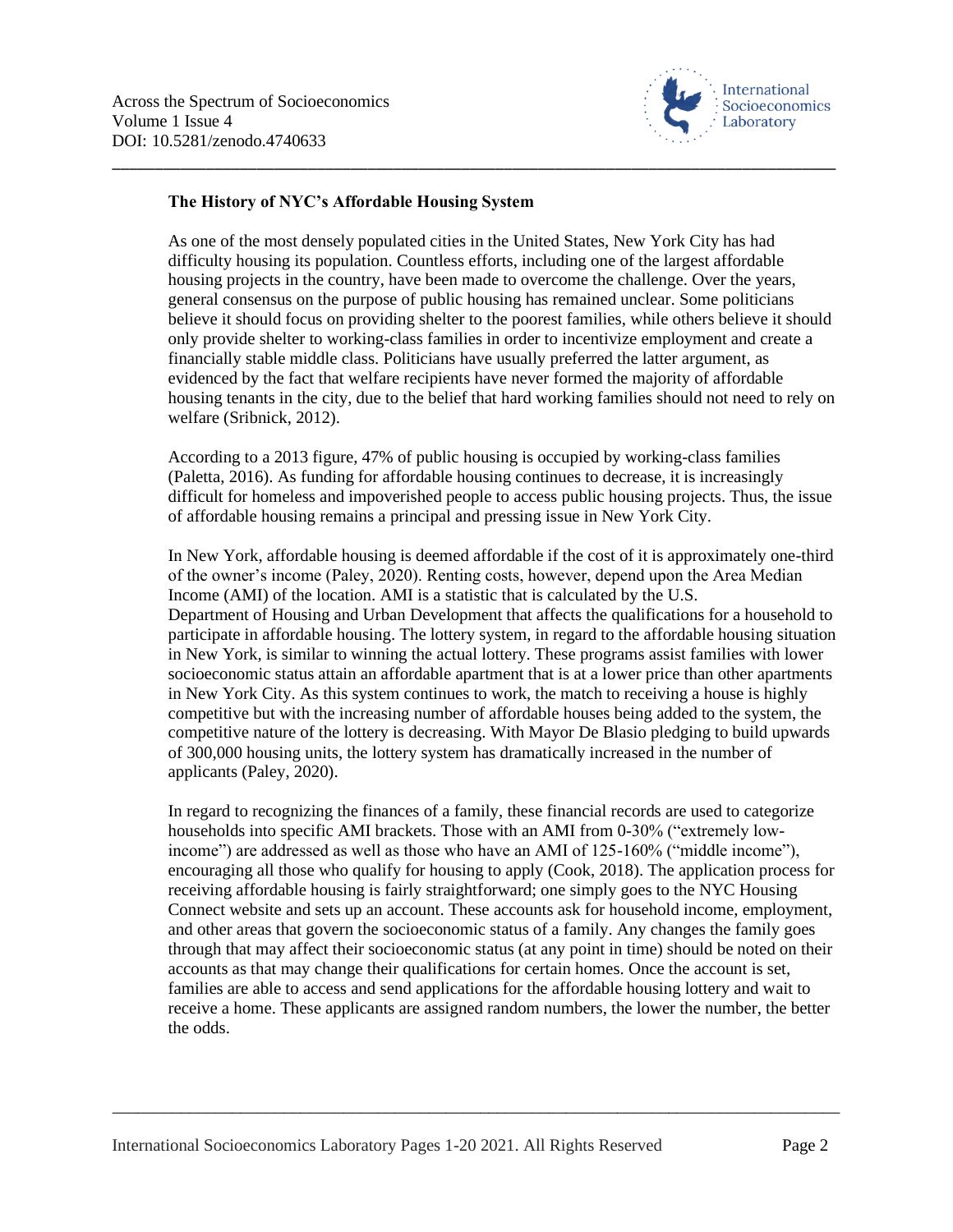

Picking future residents during the application process rests on several factors, with a few factors being detrimental to the system. Though the system is built upon the importance of fairness, developers begin with those with a lower log number as well as applicants who may be receiving preferential treatment (Cook, 2018). Some preferences could include if the person has any disabilities/handicaps, are a veteran or senior citizen, are an active part of the community board district, are a municipal employee, or individuals already living within the neighborhood. However, with the plethora of applicants already entering the lottery system, the likelihood of having inflated applications is likely for most of the affordable housing units. This is due to the fact that applicants file for several affordable home lottery applications without considering if their income falls within the range of the lottery qualifications, resulting in inflated application pools that reduce the probability of a properly qualified person being chosen. With these factors affecting the lottery, it creates the competitive atmosphere of the lottery system. With inflated numbers and preferential treatment, discerning the urgency and need for the housing is extremely complex and time consuming, causing the system to take longer to reach out to participants and inform them on their success or failure on achieving the unit. The success rate of receiving a house in the 2019 fiscal year was low, roughly 0.10%, partly because there were 5.9 million applications for 5,650 housing units (Paley, 2020). Over time, there will be an increase in the success rate as further units are built, however, with present factors above, the system does have its flaws, such as competition, long wait times and a neglect for welfare-dependent families, that need to be addressed.

\_\_\_\_\_\_\_\_\_\_\_\_\_\_\_\_\_\_\_\_\_\_\_\_\_\_\_\_\_\_\_\_\_\_\_\_\_\_\_\_\_\_\_\_\_\_\_\_\_\_\_\_\_\_\_\_\_\_\_\_\_\_\_\_\_\_\_\_\_\_\_\_\_\_\_\_\_\_\_\_\_\_\_\_\_

## **New York City Affordable Housing vs Other Cities**

When comparing the New York City lottery system to that of many successful ones around the United States and the world, one prominent discrepancy is clear: the system is not effective in providing sufficient, affordable, and superior quality housing for its residents. In 2016, the city government of Denver, Colorado made efforts to address the housing crisis within their city. First, they turned vacant apartments into affordable housing schemes, which allowed for an increase in available apartments to meet the demand of an increasing population. This was done through Mayor Michael Hancock's experimental "buy-down" program turning vacant high-end apartments into more affordable units for the public. This increased housing fund allowed for this program to cover the difference between market rate and affordable rent and add attainable units to the city's housing at a much faster rate (Sisson, 2017). This action was made possible due to the \$10 million Revolving Affordable Housing Loan Fund, which aided in widening the capital pool (increasing the funds available) required for affordable housing projects. This fund was able to accomplish this through supporting the development of multifamily rental housing units for families that earn up to 60 percent of the region's Area Median Income increasing the number of individuals who will be able to pay for this housing. As a result of this executive action, the city has been able to bring in numerous new affordable housing projects and support efforts to build and preserve thousands of housing units (Martin & Raabe, 2015). This type of revolving loan fund could also be possible in New York City to benefit lowincome households to receive more affordable loans and increase homeownership. In combination with this increased capital pool, a new \$500,000 property tax increase and new development impact fees will allow Denver to raise \$156.4 million over the next decade to go towards affordable housing (Martin & Raabe, 2015). The New York City housing lottery system, however, lacks this capability as there is not a sufficient amount of funding and housing units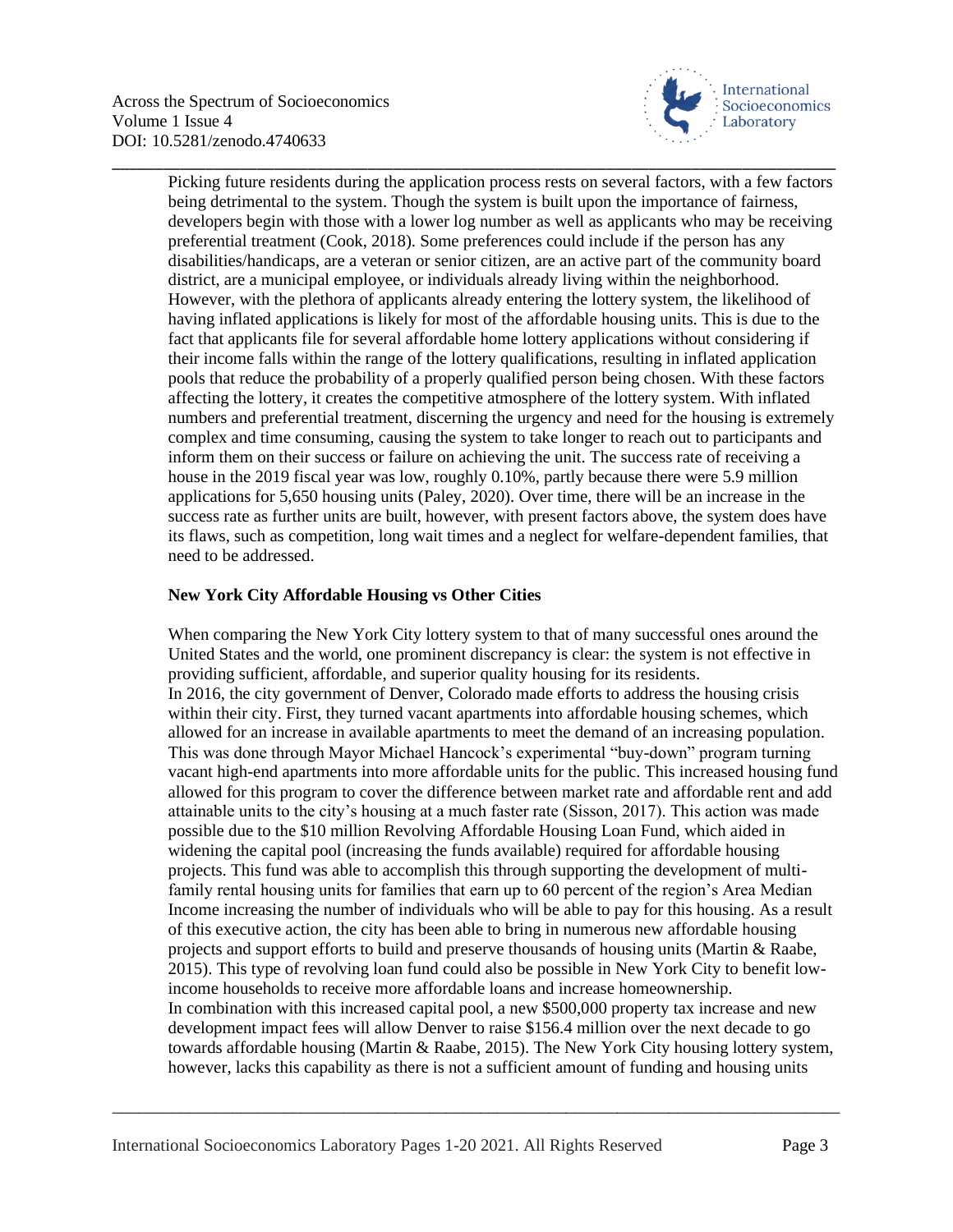

available for its residents. Home ownership rates in New York City have consistently been low throughout the years. In a sample census of over 3.5 million NYC residents, the owner-occupied housing rate from 2015 to 2019 was approximately 32 percent. This indicates that the majority of NYC residents are unable to afford ownership of their housing units and are rather living as mere occupants due to the exorbitant price of housing (United States Census Bureau, 2019). This is also due to the high levels of competitiveness to obtain affordable housing with a surplus of applicants and not enough homes causing it to be more and more difficult for residents to gain housing.

\_\_\_\_\_\_\_\_\_\_\_\_\_\_\_\_\_\_\_\_\_\_\_\_\_\_\_\_\_\_\_\_\_\_\_\_\_\_\_\_\_\_\_\_\_\_\_\_\_\_\_\_\_\_\_\_\_\_\_\_\_\_\_\_\_\_\_\_\_\_\_\_\_\_\_\_\_\_\_\_\_\_\_\_\_

Social housing refers to public, government-owned housing in Europe. The housing system in Vienna, Austria has been globally recognized for its unique social housing approach that has been known for its effectiveness in providing not only affordable housing for its residents, but also superior quality. It has been under notable interest for many of America's populous cities, including New York, to improve the efficiency of their systems. Austria's social housing plan makes up approximately 23% of the housing stock and in which although the low-income households are targeted, 80-90% of the population are eligible to obtain this housing, due to high levels of affordability (The URBED Trust & Shelter, 2018).

A discussion led by Pamela Lindstrom, the Montgomery County, Maryland commissioner of the Housing Opportunities Commission, in 2013, explained that "Vienna's city government owns and manages 220,000 housing units, which represent about 25 percent of the city's housing stock." Rent in Vienna is also regulated by the government to ensure that residents do not pay more than 20-25% of their annual income on housing, deeming it a much more affordable form of housing (Department of Housing and Urban Development, n.d.) than New York City's equivalent, where the number of households who pay 30% or more of their income for housing costs rose dramatically in the past decade (DiNapoli & Office of The New York State Comptroller, 2019). The role of nonprofits in the effectiveness of an affordable housing system is unique and can be conceptualized through the actions of Northeast Shores Development, a nonprofit in North Collinwood, Cleveland, that offered artists housing with the condition that they could earn bonus equity each month they paid rent over 10 years where they could earn up to \$10,000 that could then be used as a down payment for their house (Sisson, 2017). This incentivized homeowners to pay their rent or mortgage in a manner that benefits them. This gives insight into the possibility of an improved housing system in the New York region, where nonprofits play an active role in the housing system and allow for an increase in affordability for numerous individuals, as they have a separate incentive that allows them to pay off their home faster. Encouraging nonprofits to actively participate in affordable housing schemes can effectively improve cities' housing capabilities in terms of affordability and availability. This study aims to further detail the areas of the current New York City affordable housing system that require improvement and identify factors that may aid in successfully addressing these flaws of lack of housing units and prolonged wait times that affect the availability of housing for different income brackets, particularly lowincome households.

### **The Benefits of Affordable Housing**

The importance of improving affordable housing in New York City is that the system directly benefits the nation as a whole. As urban affordability becomes increasingly more strenuous, the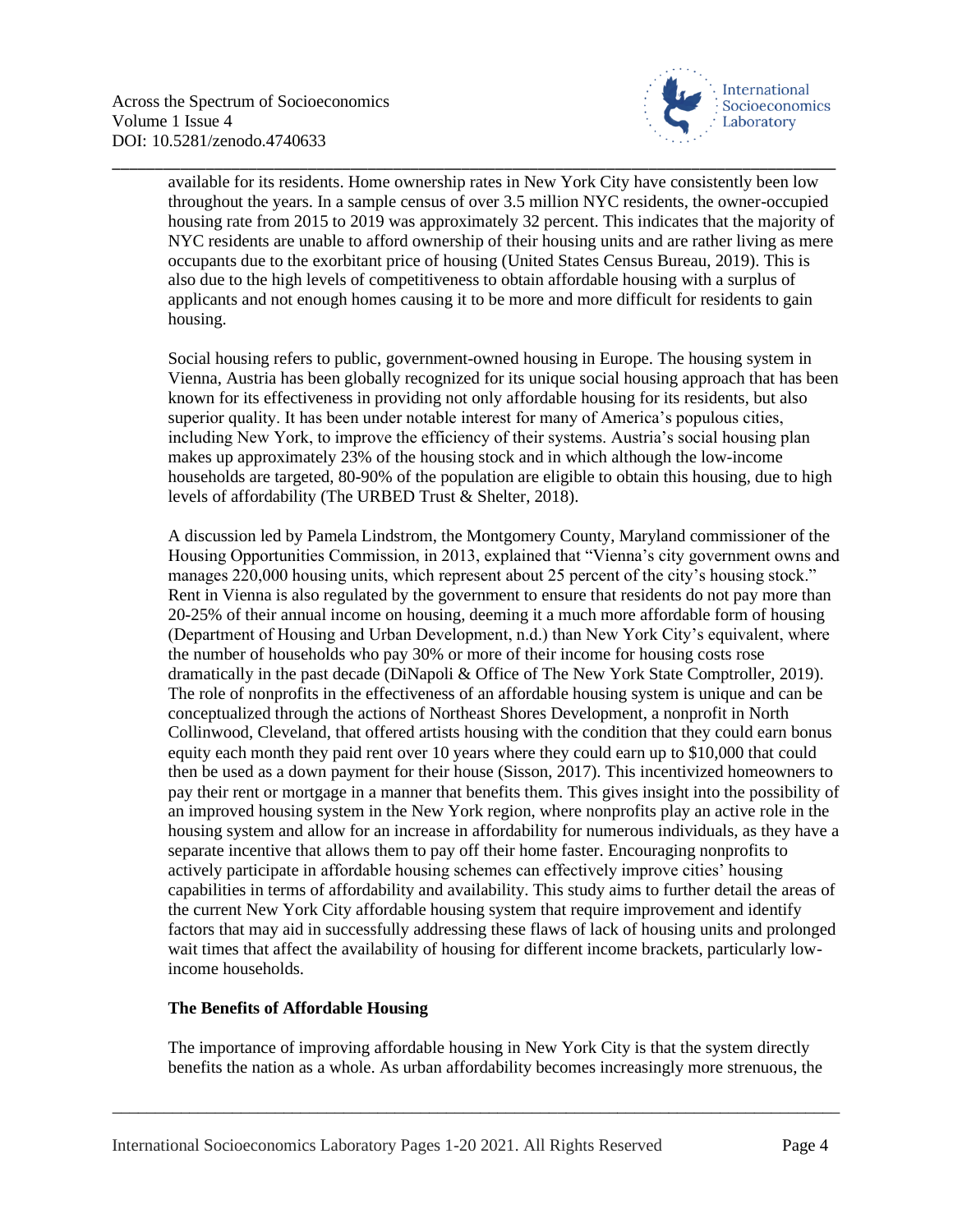

\_\_\_\_\_\_\_\_\_\_\_\_\_\_\_\_\_\_\_\_\_\_\_\_\_\_\_\_\_\_\_\_\_\_\_\_\_\_\_\_\_\_\_\_\_\_\_\_\_\_\_\_\_\_\_\_\_\_\_\_\_\_\_\_\_\_\_\_\_\_\_\_\_\_\_\_\_\_\_\_\_\_\_\_\_ issues regarding the New York City affordable housing system emerge at a parallel rate, including the inability for residents to obtain housing quicker on top of the extensive wait

times. Even though these problems are concerning, there are numerous courses of action to address them; but the foremost solution to tackling these drawbacks is affordable housing. Not only do successful implementations of affordable housing prove to help resolve these issues, but they also demonstrate to have a multitude of prolonged benefits.

The economy is benefited greatly by affordable housing as it stimulates the economy through increased job creation, growth in GDP, increases in purchasing power, and new tax revenues. Essentially, economic growth is ensured through long-term employment from consumer demand. As 555,498 NYC residents received public housing by the NYCHA in 2020, low-income housing tax credit developments for families and seniors, likewise, continuously increase the number of local jobs (NYCHA, 2020). LIHTC, closely associated with Section 8, the Housing Act of 1937, was reported to create 235 jobs solely due indirectly and directly to the construction of a single 100-unit multifamily property (National Association of Home Builders, 2010). Essentially, the infrastructure that stems from affordable housing plans is modeled through the state of Utah, which can parallel other states in the nation as the \$61.4 million spent for the landlords and housing providers in 2003 successively supported 1,100 jobs through the integration of \$17.2 million spending in wages (Wood, 2004). Affordable housing generated \$1.4 billion, direct and indirect, of induced economic activity and a resulting \$62.5 million outcome in local and state tax revenue. This major stimulation in the economy was derived from a two-year time span between the years 2006 and 2008, where \$260.1 million was invested into affordable housing amongst the nation (Wardrip, et. al., 2011).

Furthermore, job creation is ensured through the accessibility of opportunities for affordable housing residents. Exemplified through the struggle in opportunities for low-income families to increase their earnings, a shortage in affordable housing will essentially call for better coverage of the system in order to secure jobs and the nation's GDP, which is subject to increase at a faster rate when individuals maintain the opportunity to increase earnings (NLIHC, n.d.). It is estimated by researchers that for the duration of the years 1964 to 2009, there would have been a 13.5% growth in GDP if there was full coverage of affordable housing present amongst the nation (NLIHC, n.d.). From existing affordable housing circumstances, there was an approximate \$0.93 USD of economic activity addition formed in the local market, which is effectuated alongside every dollar in public housing operating expenditures (Econsuit, 2007). In addition, adults' earnings grew roughly 31% when they traveled to high-income neighborhoods as a child, hence indicating the positive impact of stable affordable housing on families' financial status (Chetty, 2015). Overall, this ultimately highlights the significance of affordable housing on economic stimulation.

Moreover, for younger generations, it is without question that acquiring a quality education is vital to the development of young pupils. Due to the reduction in frequent moving and traveling derived from affordable housing, the convenience is ensured as children in non-assisted lowincome families have an arduous time adjusting to the circumstances of poor housing quality. According to a study pertaining to the examination of poor housing conditions, it was revealed that the physical quality, home hazards, crowding, and clutter corresponded, in general, with poor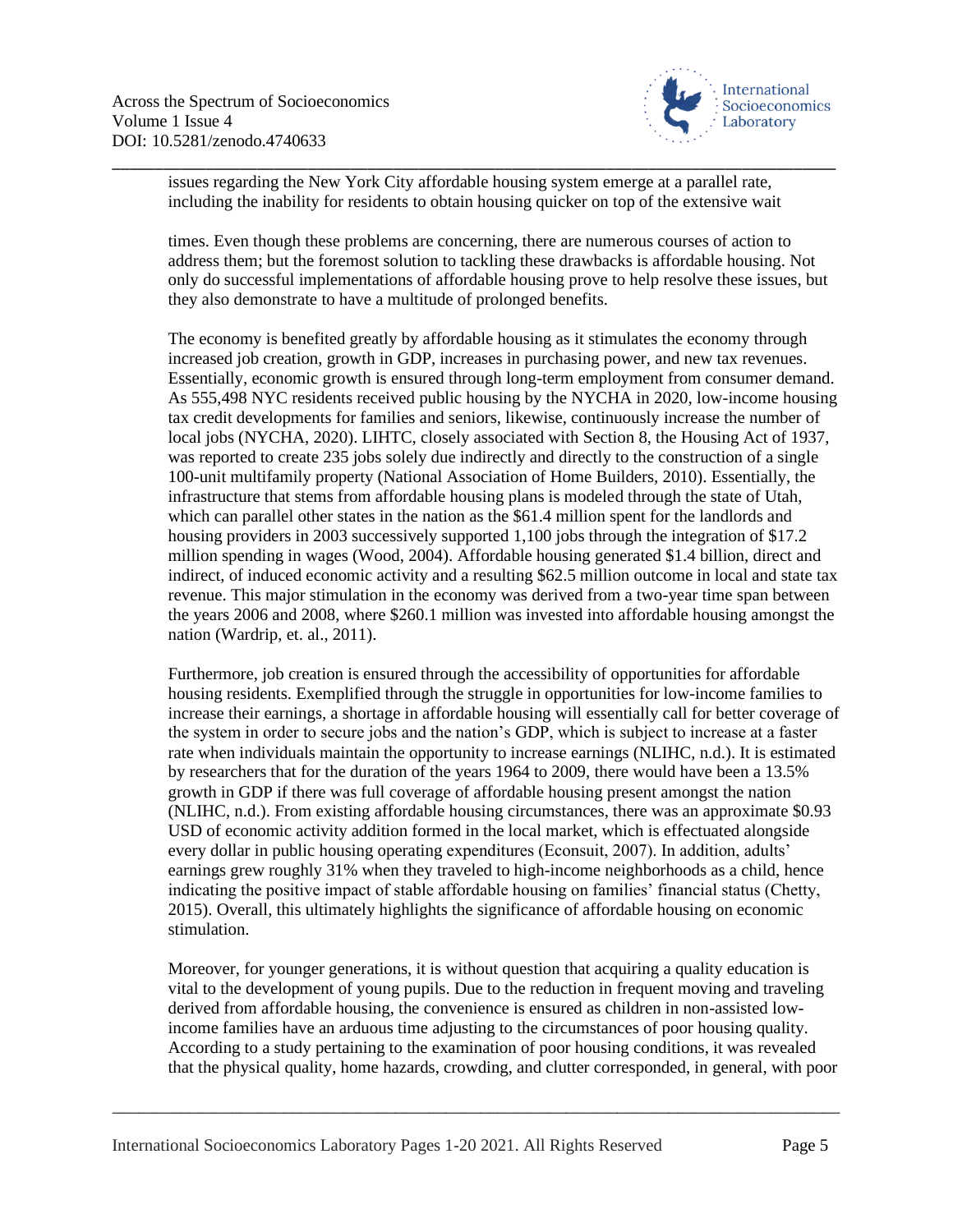

psychological health for youth aged 9 to 15 years old (Rollings, 2019). This is indicative of the significance in mobility, as it is deleterious for younger generations to succumb to an unfixed, unstable environment; children who are constantly moving from one home to another perform below those who do not experience housing instabilities. Children who experience foreclosure are also likely to switch schools fairly often; evidence shows that the schools they transfer to usually have lower academic quality (measured by average test score) (Cunnigham and MacDonald, 2012). When studied, it was discovered that moving even once during a child's elementary school career negatively contributed to an achievement gap between children in unstable households and children in stable households. Students living in unstable housing in NYC score about 0.31 standard deviations below the citywide mean in math and 0.33 standard deviations below the citywide mean in reading (Cunnigham and MacDonald, 2012). But with access to affordable housing, children also gain access to better educational opportunities. With improved housing quality, children will generally be in safer and healthier environments, which reduces stress and leads to more regular school attendance and more focus in class. In addition, having a stable housing environment will avoid problems such as interruption in the school year due to a sudden need to move. Living in a better neighborhood location will give kids access to better-performing schools, which will lead to better academic performance overall.

\_\_\_\_\_\_\_\_\_\_\_\_\_\_\_\_\_\_\_\_\_\_\_\_\_\_\_\_\_\_\_\_\_\_\_\_\_\_\_\_\_\_\_\_\_\_\_\_\_\_\_\_\_\_\_\_\_\_\_\_\_\_\_\_\_\_\_\_\_\_\_\_\_\_\_\_\_\_\_\_\_\_\_\_\_

Affordable housing not only improves children's academic and social lives, but the relationship between the lack of sterility and quality in unsound environments is also secure and unimpaired. The lack of affordable housing leads to more health complications for those who are subjected to terrible housing conditions because they cannot afford better. Low-income families usually livein homes with lead-based paint hazards (other sources of lead are windowsill dust, soil, and paint), which puts them at risk of lead poisoning. Furthermore, poor-quality housing may be full of mold, dust mites, cockroaches, or rodents, which are all sources of allergens that cause asthma (Maqbool, et.al., 2015). A study in NYC showed that many parents who are residents of public housing reported their children having asthma or asthma-like symptoms. Between 1998 and 2002, it was shown that 1 in 3 homeless children suffered from asthma (Enterprise, 2014). Because housing expenses are such a large portion of household budgets, access to affordable housing would relieve the burden parents have from using the majority of their income to pay for housing. A 2012 analysis of household expenditures found that low-income families spent more than half their income on housing costs and spent less on food and health care compared to those who spend 30% or less of their income on housing (Maqbool, et. al., 2015). With affordable housing, these families can use that portion of their income that would be going towards housing for other necessary expenses: food, healthcare, and medical insurance. Studies have shown that families with affordable housing can devote over twice as much of their income to health care and are significantly less likely to surrender required doctor's visits and medications due to a lack of money (Enterprise, 2014). Furthermore, health is further impeded through exposure to violence and a high crime rate, which is prevalent amongst domestic violence victims. These victims tend to continue to live with their abusers due to the lack of housing arrangements available. A study has shown that the rate of women returning to their abusers increases when there are fewer housing options available (Maqbool, Viveiros, and Ault, 2015). Other research shows that this phenomenon is also partially due to some landlords being reluctant to rent to women who attempt to escape domestic violence, regardless of laws prohibiting this discrimination, because they don't trust the renter's ability to pay rent and fear the danger posed by the abusive partner (Maqbool, et. al., 2015). Affordable housing can aid these domestic violence survivors from their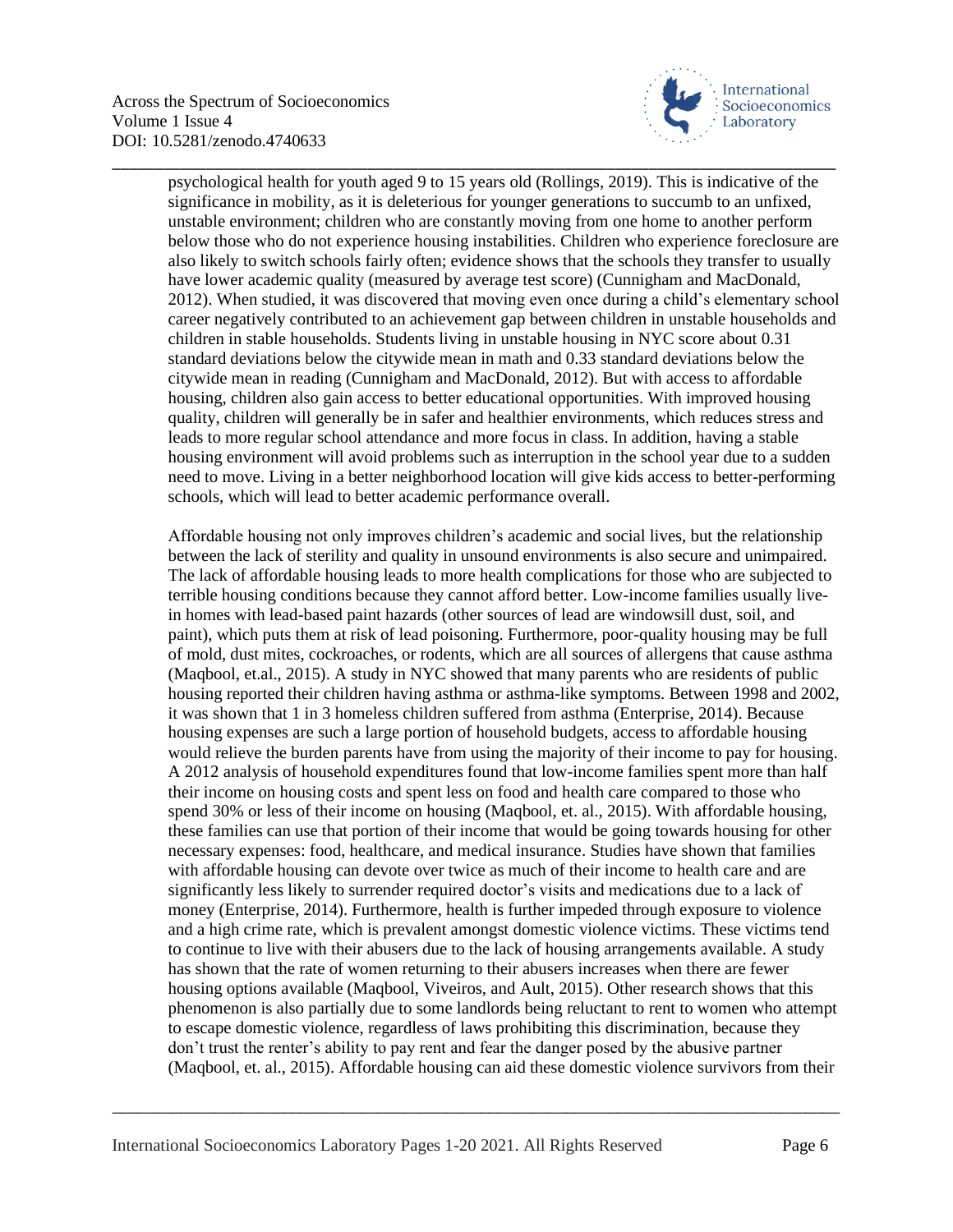

mental and physical abuse. Though there are many health benefits that can come from access to affordable housing, there still remains a lack of accessible housing to low-income households. In recent years, unemployment rates have reached an all-time high, meaning that more families need affordable housing. In addition, from 2005 to 2012, the median gross rent has been increasing, while the median gross income has been declining. Along with this, the NYC population in 2010 was 8,242,624 compared to the population in 1980, which was around 7 million. The population of NYC has been increasing and is predicted to continue increasing throughout future decades. With the rise in rent and population, the demand for affordable housing becomes more prevalent. According to New York City's ten-year housing plan, there is a large imbalance between the supply and demand of housing for low-income families. There are around 424,949 units available, but around 979,142 families are in need of these units (NYC Housing, 2012). In 2020, NYCHA's public housing and Section 8 programs served 555,498 New Yorkers. Their public housing units occupy 11.6% of the city's rental apartments and house 6.6% of NYC's population. These residents have access to over 400 community, senior, healthcare, daycare, and educational centers. Though this is a lot, as of March 1, 2020, there are still 176,646 families on the waitlist for public housing and 138,253 families on the waitlist for Section 8 housing (NYCHA, 2020). With more availability of affordable housing, these households on the waiting list would be able to gain access to all the benefits that those currently in affordable housing have.

\_\_\_\_\_\_\_\_\_\_\_\_\_\_\_\_\_\_\_\_\_\_\_\_\_\_\_\_\_\_\_\_\_\_\_\_\_\_\_\_\_\_\_\_\_\_\_\_\_\_\_\_\_\_\_\_\_\_\_\_\_\_\_\_\_\_\_\_\_\_\_\_\_\_\_\_\_\_\_\_\_\_\_\_\_

## **A Closer Look Into New York City's Affordable Housing**

## *Average Family Income & Area Median Income*

The average median income for all households across NYC stood at roughly \$69,407 in 2019. However, the average incomes for each respective county in NYC ranged from \$41,432 to \$93,651, with the lowest pertaining to the Bronx and the highest to Manhattan. For each category, Manhattan has the highest earners, followed by Staten Island, Queens, Brooklyn, and the Bronx. For the most part, families that have no dependents usually have higher average median incomes than those that do, with exception of the average income in Staten Island. Collectively, all five boroughs have a median income of \$69,407.

| Median Income for Residents of NYC Boroughs in 2019 (USD) |                 |          |                     |                         |           |          |
|-----------------------------------------------------------|-----------------|----------|---------------------|-------------------------|-----------|----------|
|                                                           | <b>Brooklyn</b> | Queens   | The<br><b>Bronx</b> | <b>Staten</b><br>Island | Manhattan | Total    |
| All Households                                            | \$66,937        | \$73,696 | \$41,432            | \$89,821                | \$93,651  | \$69,407 |
| Average Household Family                                  | \$74,422        | \$82,534 | \$50,835            | \$105,438               | \$126,690 | \$78,113 |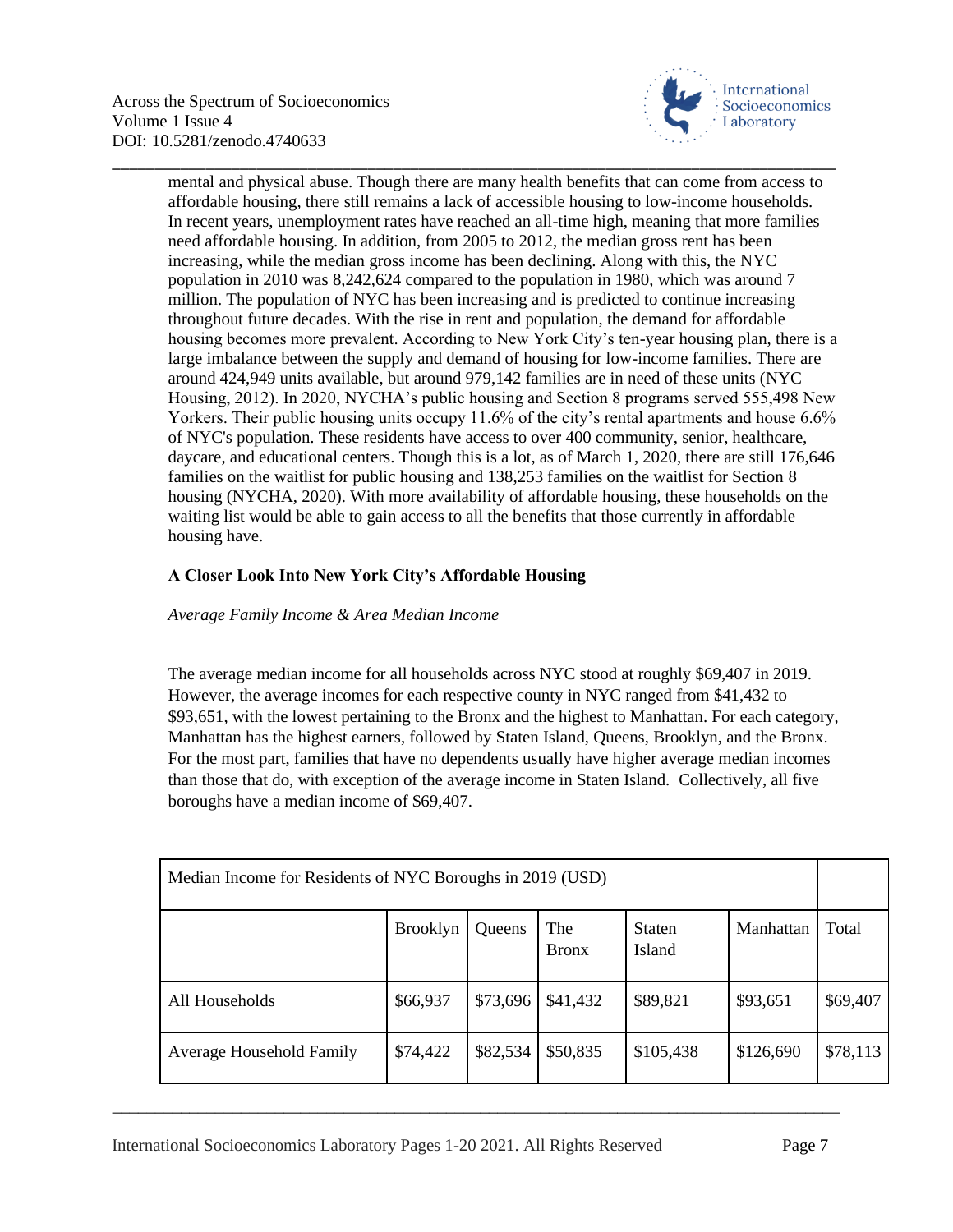

| Size                             |          |          |          |           |           |          |
|----------------------------------|----------|----------|----------|-----------|-----------|----------|
| <b>Families with Children</b>    | \$66,936 | \$75,501 | \$41,129 | \$104,641 | \$140,841 | \$69,028 |
| <b>Families Without Children</b> | \$79,400 | \$86,501 | \$61,248 | \$106,015 | \$121,669 | \$84,278 |

Source: Citizens' Committee for Children New York <https://data.cccnewyork.org/data/table/66/median-incomes#66/107/62/a/a>

In order to be considered affordable housing, residents' housing accommodations must cost 30% or less of their annual income. The table below displays the maximum amount for each median income that is to be contributed to housing in order to consider the individuals' housing affordable. NYC residents living in Brooklyn must spend \$20,081.10, those in Queens must spend \$22,108.80, those in the Bronx must spend \$12,429.60, and those in Staten Island must spend \$26,946.30. This, of course, varies depending on the number of dependents and the household size, but generally reflects the average of each of the boroughs across New York City.

| Maximum Portion of Income for Residents of NYC Boroughs in<br>2019 to be Affordable Housing (USD) |                 |             |             |                                |             |             |
|---------------------------------------------------------------------------------------------------|-----------------|-------------|-------------|--------------------------------|-------------|-------------|
|                                                                                                   | <b>Brooklyn</b> | Queens      | The Bronx   | <b>Staten</b><br><b>Island</b> | Manhattan   | Total       |
| All Households                                                                                    | \$20,081.10     | \$22,108.80 | \$12,429.60 | \$26,946.30                    | \$28,095.30 | \$20,822.10 |
| Average Household<br><b>Size</b>                                                                  | \$22,326.60     | \$24,760.20 | \$15,250.50 | \$31,631.40                    | \$38,007    | \$23,433.90 |
| Families with Children                                                                            | \$20,080.80     | \$22,650.30 | \$12,338.70 | \$31,392.30                    | \$42,252.30 | \$20,708.40 |
| <b>Families Without</b><br>Children                                                               | \$23,820        | \$25,950.30 | \$18,374.40 | \$31,804.50                    | \$36,500.70 | \$25,283.40 |

However, census data reveals that New York City renters spend 32.5% of their income on rent, which is above the threshold of what is considered Affordable Housing. In other words, on average, New Yorkers who rent are not in affordable housing conditions. The median gross rent in New York City equates to \$1,483 per month, while the national median gross rent rests at \$1,097 per month. Figure 1 (below) depicts the share of moderate and low-income renters whose gross rent made up at least 30 or 50 percent of their monthly pre-tax income. It must be noted that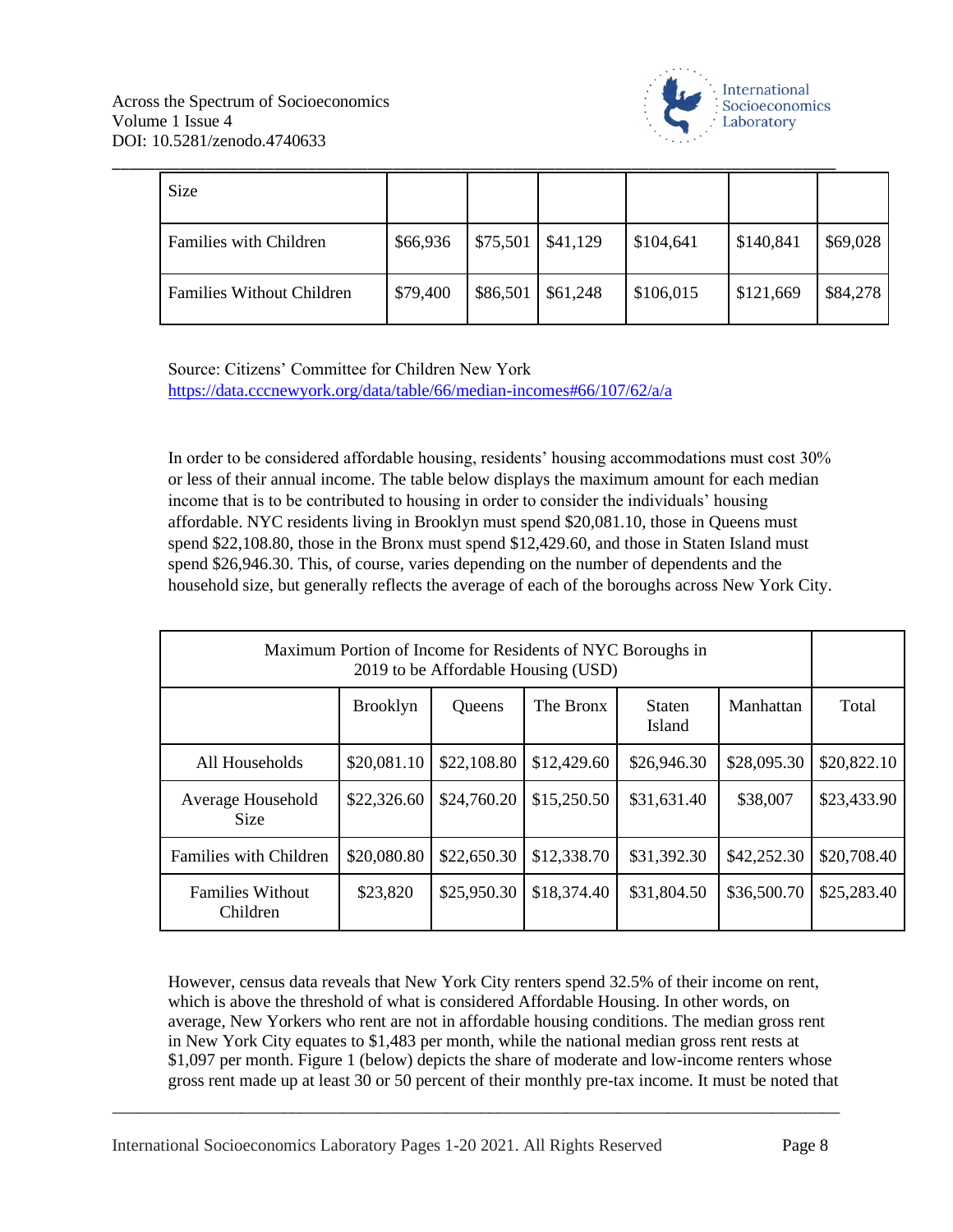

low-income renters hold the highest rent burden, as nearly half of them spend over 50% of their income on gross rent across all five boroughs -- this is over five times as much as the percentage of moderate-income renters that spend over 50% of their income on gross rent. Clearly, the unequal burden on lower-income households is due to lack of affordable housing in the city, as they are more severely impacted by unaffordable rent rates. With increased access to affordable housing, low-income families will not have to spend nearly as much on their gross rent, thus lessening their rent burden. However, though these families qualify for affordable housing, usually, they are not able to obtain it. Because so many low-income households apply for the affordable housing lottery, chances are that it may take months or even years to finally receive affordable housing. So, the lack of adequate affordable housing perpetuates the cycle of lowincome families having to pay rent that they cannot afford by sacrificing large portions of their income. And since so much income is put towards rent, they usually neglect other vital necessities.

\_\_\_\_\_\_\_\_\_\_\_\_\_\_\_\_\_\_\_\_\_\_\_\_\_\_\_\_\_\_\_\_\_\_\_\_\_\_\_\_\_\_\_\_\_\_\_\_\_\_\_\_\_\_\_\_\_\_\_\_\_\_\_\_\_\_\_\_\_\_\_\_\_\_\_\_\_\_\_\_\_\_\_\_\_



Figure 1: The share of moderate and low-income renter households whose gross rent made up at least 30 or 50 percent of their monthly pre-tax income (Furman Center, 2020).

Area Median Income (AMI) is the midpoint of a region's income distribution, a statistic determined by the US Department of Housing and Urban Development (HUD) which helps determine the residents' eligibility for affordable housing.Housing in this region is considered affordable if the cost is one-third or less than their AMI income of that region. If one makes over or under the AMI in annual income, they may not be qualified for affordable housing in that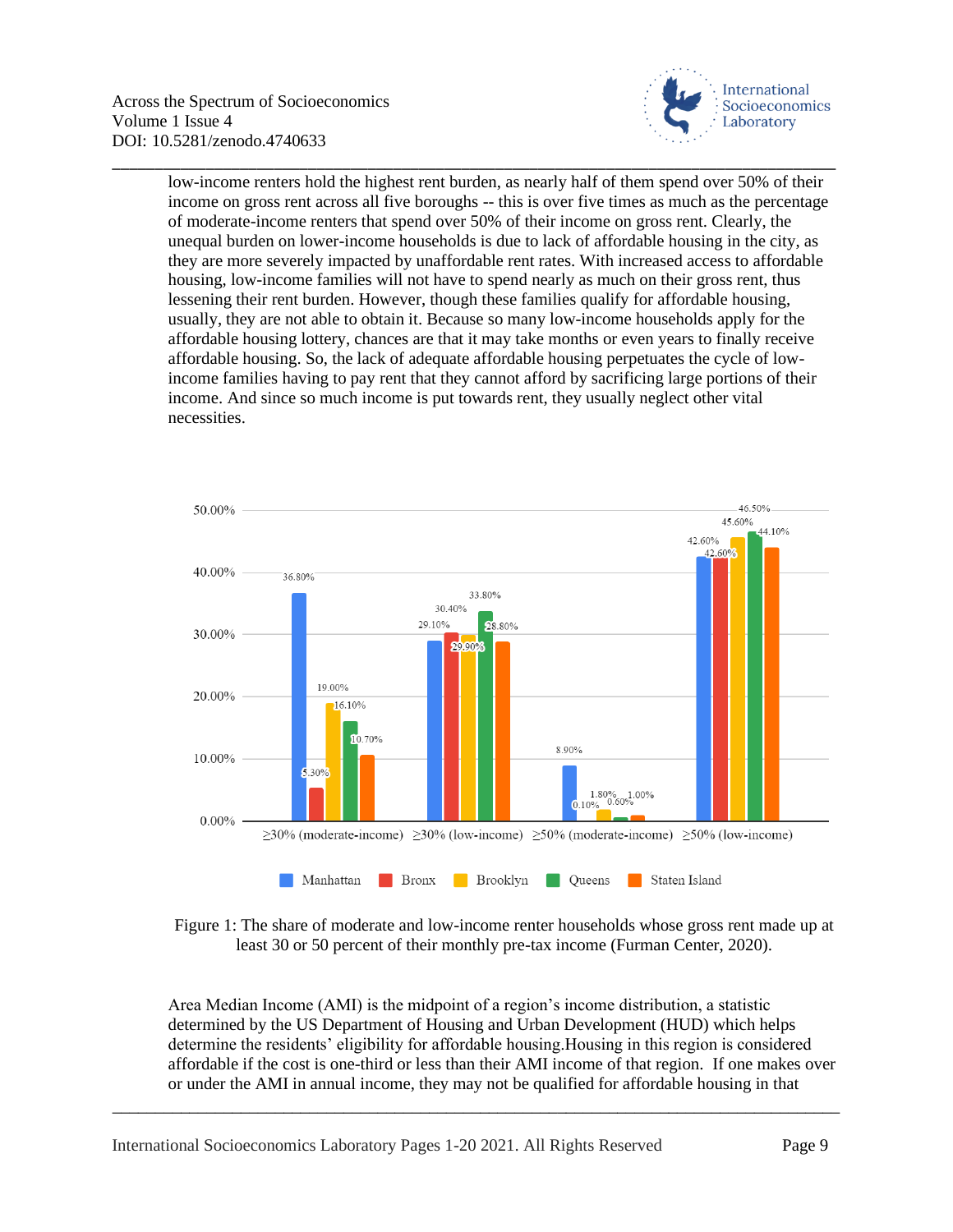

particular region as they do not meet the threshold to afford the housing or they do not require it. For instance, for a family of four residing in New York City in 2021, the Area Median Income is \$119,300. This indicates that in order for a family of four to receive affordable housing in New York, their housing costs must be either one-third or less than their AMI income of \$119,300. In approximation, the total possible cost of the house must come around \$39,766.67 to be qualified as affordable housing and for people to sustain an actual living. Figure 2 depicts the average median income in New York City according to the various AMI bands that exist. 0-30% AMI are Extremely Low-Income; 31-50% are Very Low Income; 51-80% are Low-Income; 81-120% are Moderate-Income; and 121-165% are Middle-Income. Naturally, as the AMI percentage increases and the number of members of the household/family increase, the amount of income that qualifies as a certain AMI band increases as well.

\_\_\_\_\_\_\_\_\_\_\_\_\_\_\_\_\_\_\_\_\_\_\_\_\_\_\_\_\_\_\_\_\_\_\_\_\_\_\_\_\_\_\_\_\_\_\_\_\_\_\_\_\_\_\_\_\_\_\_\_\_\_\_\_\_\_\_\_\_\_\_\_\_\_\_\_\_\_\_\_\_\_\_\_\_





The Area Median Income additionally signifies the range of rent that is considered affordable for a family in a distinct AMI bracket. For a two-bedroom apartment, the 100% AMI for monthly rent is \$2,592 deeming that an affordable rent for those with a 100% Area Median Income of \$119,300 must be around this figure (New York City Department of Housing Preservation and Development, 2021). Figure 4 depicts the maximum monthly rent deemed affordable for studiothree bedroom housing for each of the AMI brackets in New York City. As with the income level, the amount of rent considered affordable will increase as the AMI and/or the household size increases.

The ratio of Affordable Housing applicants that are lower-income to applicants that are higher income when it comes to applications per household is 650 applications to 123 applications,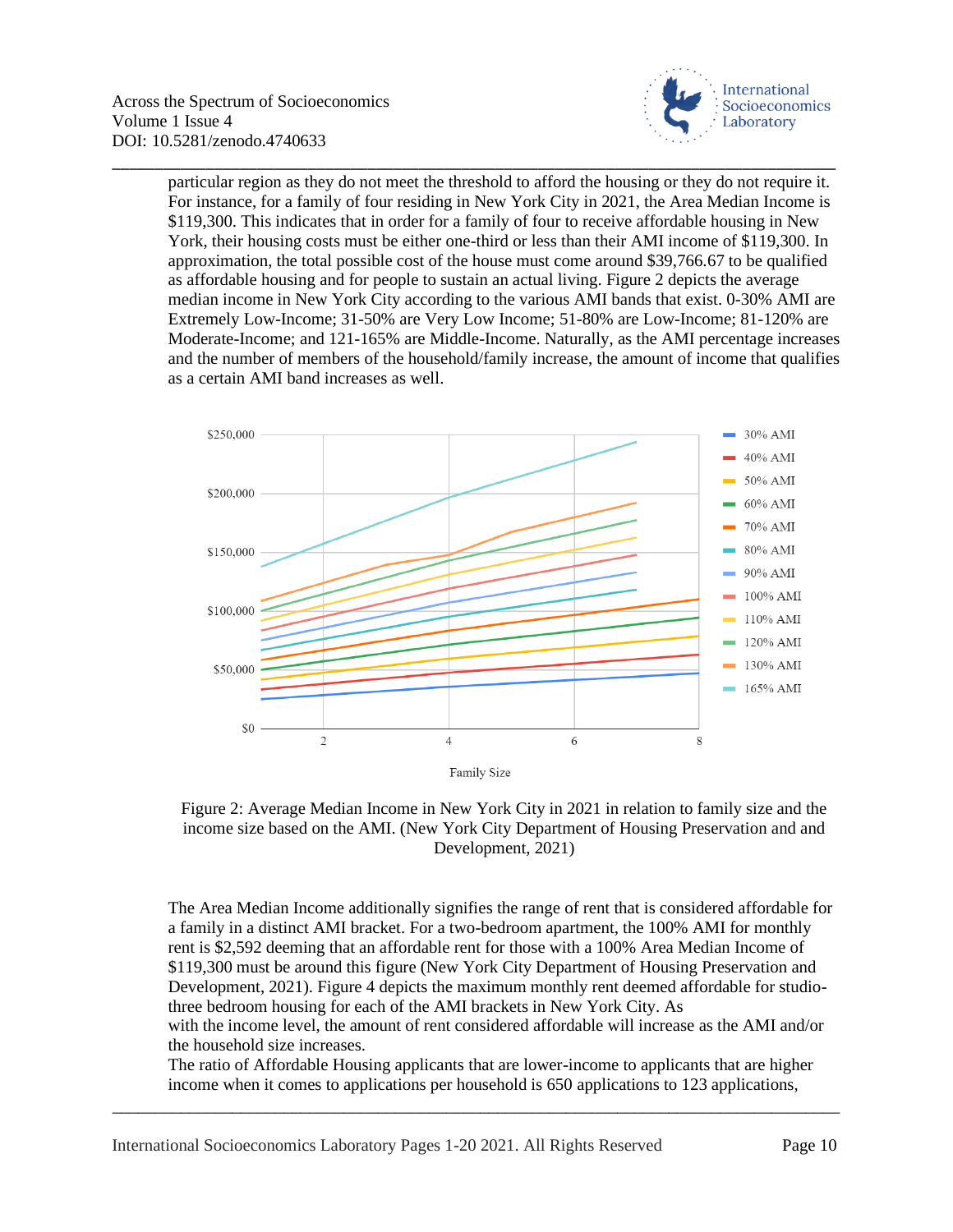

\_\_\_\_\_\_\_\_\_\_\_\_\_\_\_\_\_\_\_\_\_\_\_\_\_\_\_\_\_\_\_\_\_\_\_\_\_\_\_\_\_\_\_\_\_\_\_\_\_\_\_\_\_\_\_\_\_\_\_\_\_\_\_\_\_\_\_\_\_\_\_\_\_\_\_\_\_\_\_\_\_\_\_\_\_ creating a large disparity between different AMI brackets within locations to receive an affordable home (Smith et al., 2020). More and more individuals end up being unable to procure an affordable housing unit for their families, rendering them with a significant burden in the longterm financially. Many houses fail to meet the AMI criteria and are considered unaffordable for these particularly low-income ranges. This, in conjunction with the evidence of the highest rentburden belonging to lower-income households discussed prior, emphasizes the impending necessity for more affordable housing for lower-income brackets as more housing allows for reduced rent-burden and availability due to increase in supply to meet the demand of housing.

Figure 4: New York City Affordable Monthly Rents per AMI Bracket (2021)

## **Housing Availability**

Under the current affordable housing system, there are significantly more housing applications than affordable units. When reviewing 18 million applications to the NYC Housing Connect System between January 2014 and March 2019, for every apartment in Mayor Bill de Blasio's Housing New York Plan, 314 applications were filed. For households that qualify as extremely low-income, 650 applications were filed for a single apartment as fewer apartments were available for families with an income below \$30,720. However, for applications with income between \$122,880 and \$168,960, there were 123 applicants per apartment (Smith, et al., 2020). This is indicative of the fact that although low-income families make up the majority of affordable housing applications, they have the smallest chance of receiving a housing unit. The success rate of receiving a house in the 2019 fiscal year was low, coming in at 0.10% due to 5.9 million applications that were applied for 5,650 housing units (Paley, 2020). Nonetheless, an increase in the success rate can occur over time if more units are built.

According to New York City's ten-year housing plan, there is the largest imbalance between the supply and demand of housing for low-income families. As mentioned previously, low-income level households are the most severely rent-burdened in the current affordable housing crisis. Figure 5 (below) demonstrates the number of housing units that were required in 2019 to meet the needs of different household income levels. With just a quick glance, it is very apparent that demand is highest for extremely low-income households; roughly 3 times higher than the secondhighest value on the graph, the demand for very low-income households.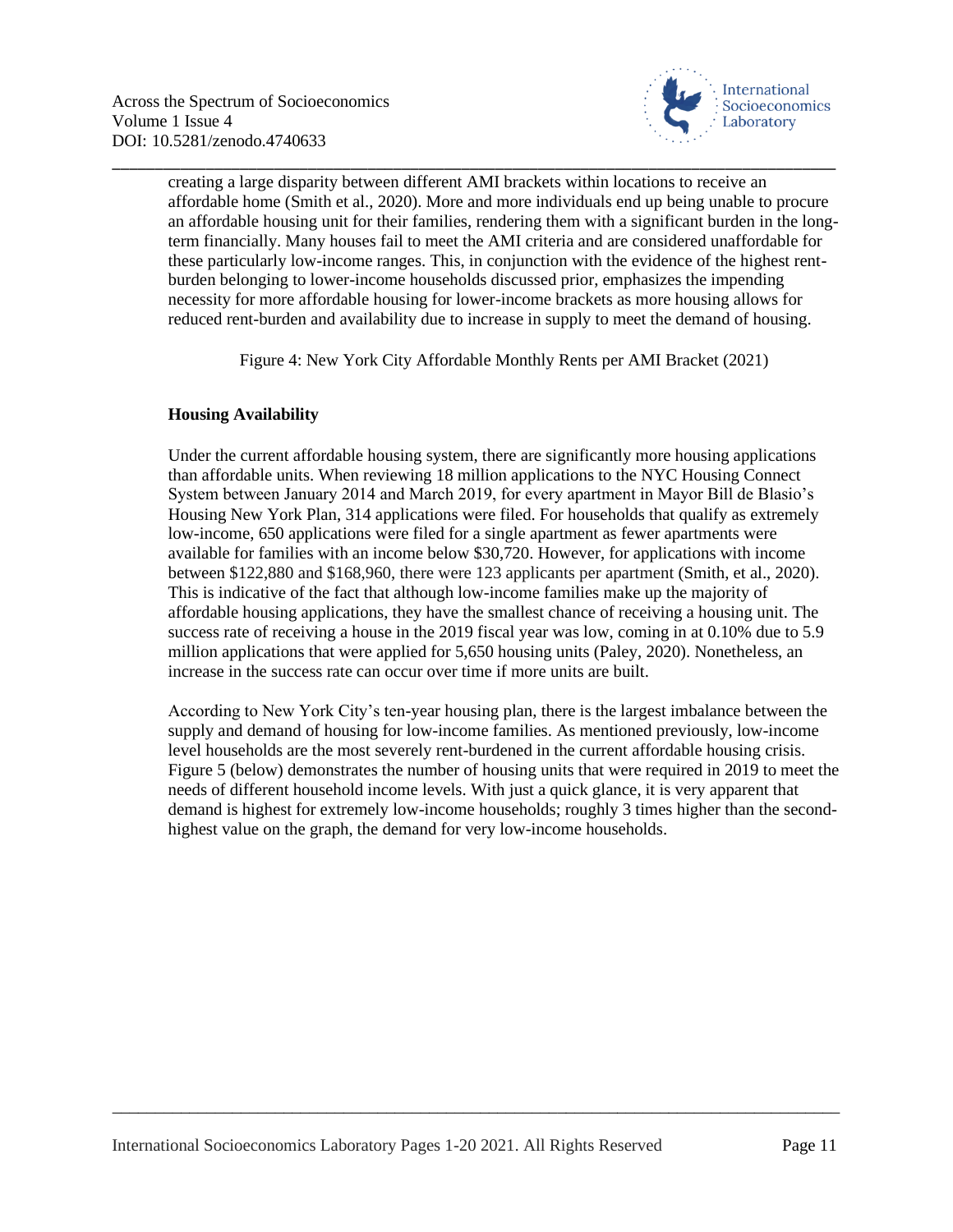



\_\_\_\_\_\_\_\_\_\_\_\_\_\_\_\_\_\_\_\_\_\_\_\_\_\_\_\_\_\_\_\_\_\_\_\_\_\_\_\_\_\_\_\_\_\_\_\_\_\_\_\_\_\_\_\_\_\_\_\_\_\_\_\_\_\_\_\_\_\_\_\_\_\_\_\_\_\_\_\_\_\_\_\_\_

Figure 5: Number of housing units necessary in relation to household income level (Comptroller's Office, 2019).

Unfortunately, these high demands were met deficiently, with the mean percentage of available rental units across all five boroughs combined fulfilling only 31.3% of the demand for the 30% AMI bracket. This is significantly less than the amount of demand met for higher-income households (80% of AMI and 120% AMI), as can be seen in Figure 6 below.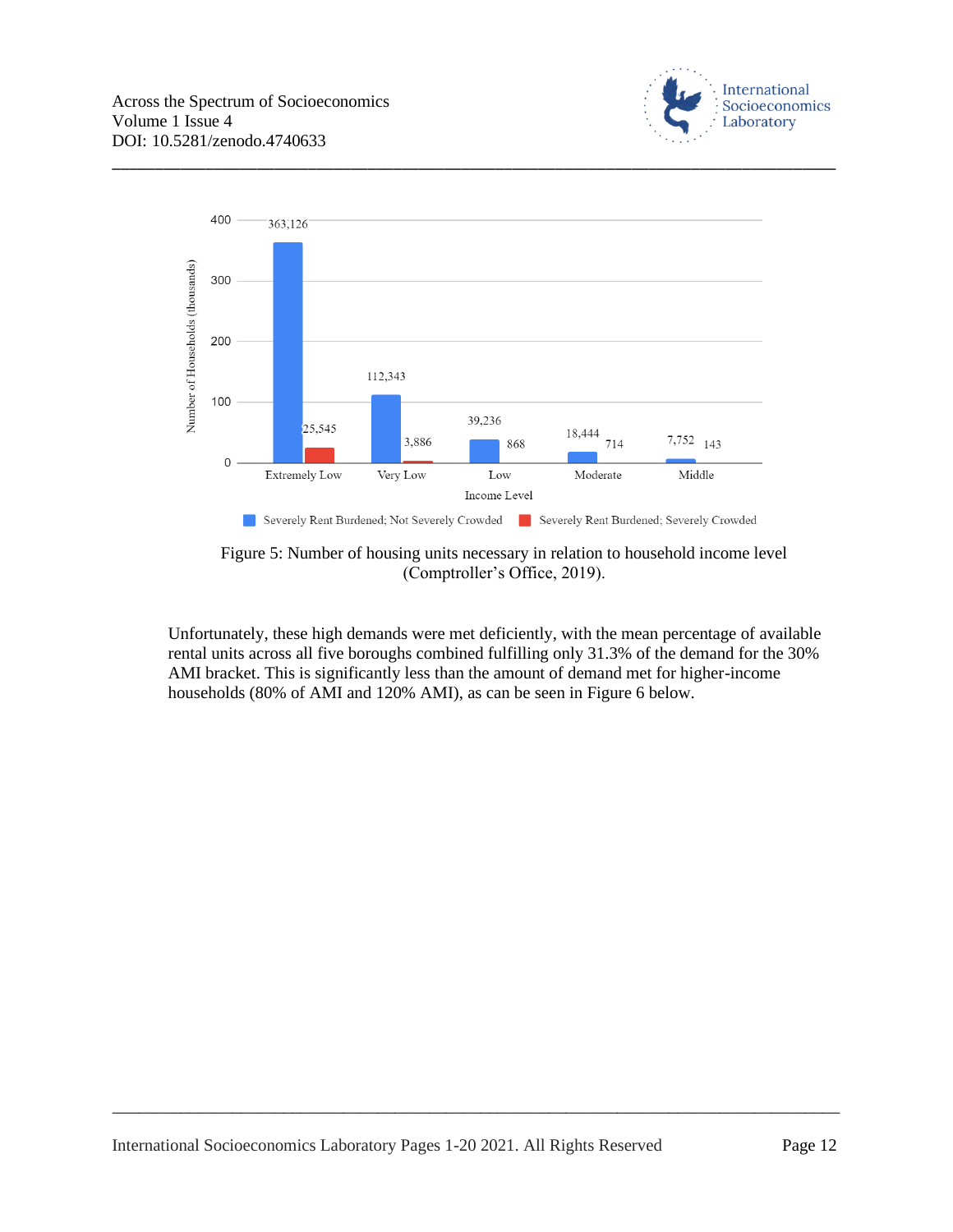



\_\_\_\_\_\_\_\_\_\_\_\_\_\_\_\_\_\_\_\_\_\_\_\_\_\_\_\_\_\_\_\_\_\_\_\_\_\_\_\_\_\_\_\_\_\_\_\_\_\_\_\_\_\_\_\_\_\_\_\_\_\_\_\_\_\_\_\_\_\_\_\_\_\_\_\_\_\_\_\_\_\_\_\_\_

Figure 6: The mean percentage of occupied, recently available rental units from 2014 to 2019 that are affordable to appropriately sized households with incomes at different percentages of the Area Median Income (Furman Center, 2020)

Since then, the city has seen an increase in the number of housing units necessary to satisfy residents' housing needs. Specifically, an estimated 20,000 new units of housing would be needed each year in order to keep up with the projected job growth in the following years [\(REBNY,](https://www.rebny.com/content/rebny/en/newsroom/columns/2020_REBNY_Watch_Columns1/Affordable_Housing_Crisis_The_Problem_We_Need_to_Solve.html#:~:text=To%20keep%20up%20with%20projected,are%20needed%20to%20meet%20demand.)  [2020\)](https://www.rebny.com/content/rebny/en/newsroom/columns/2020_REBNY_Watch_Columns1/Affordable_Housing_Crisis_The_Problem_We_Need_to_Solve.html#:~:text=To%20keep%20up%20with%20projected,are%20needed%20to%20meet%20demand.).

### **Affordable Housing Application Density & Wait Times**

An often-overlooked problem with the affordable housing system lies within the online application, NYC Housing Connect, itself. Although the new system is designed to streamline the application process and match recipients' household size and income to appropriate units, the odds of matching to an apartment remain unchanged.

In this system, applicants file for several affordable home lottery applications without considering if their income falls within the range of the lottery qualifications, resulting in an inflated number of applications being calculated, where some applicants may not be qualified for the particular application they applied for, prolonging wait times even further because it impedes developers from being able to get back to legitimate applicants sooner, rendering the system largely inefficient.

There are two types of housing to which individuals apply: Public Housing and the Housing Choice Voucher program. Public housing is built, owned, and operated by a public agency such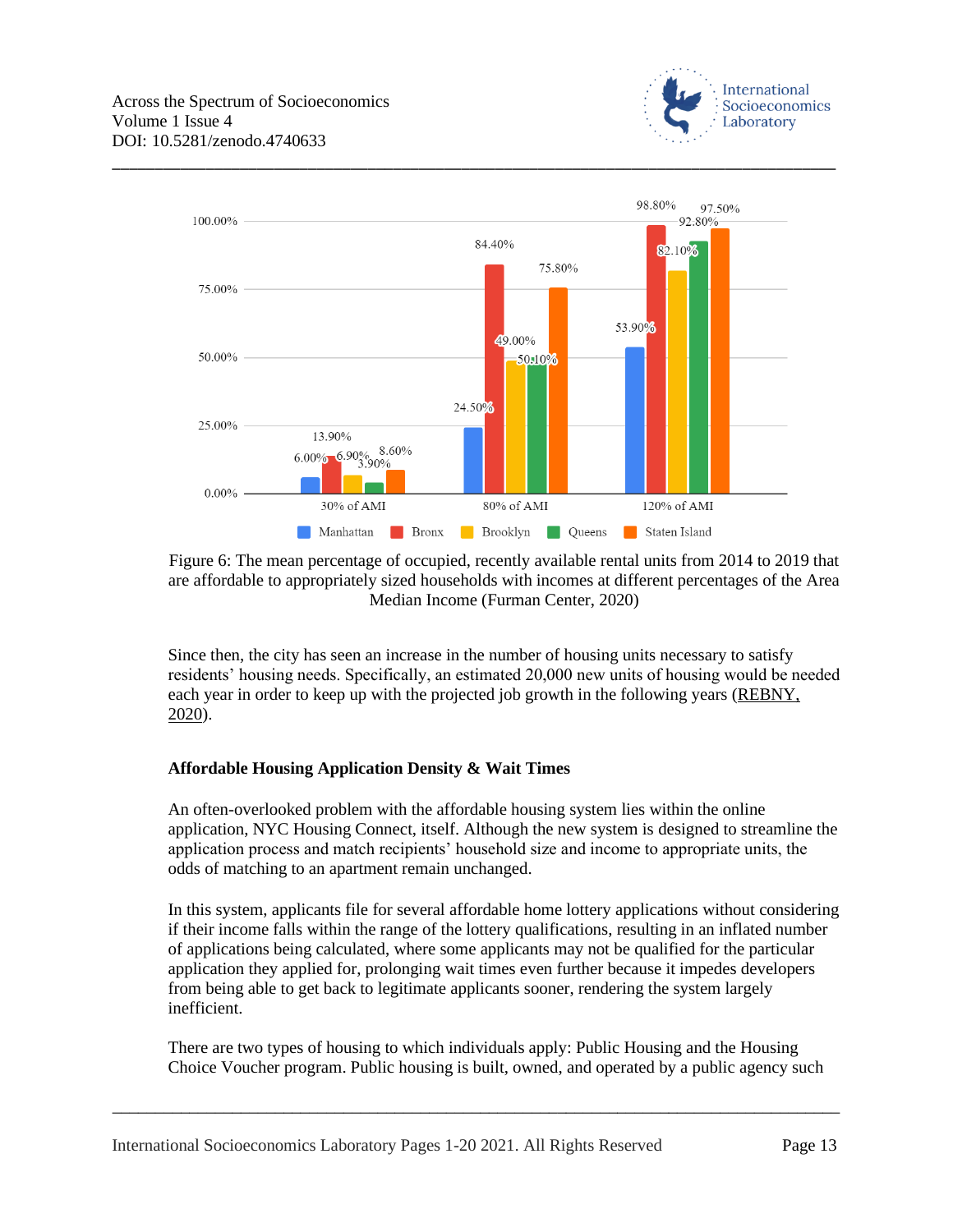

as the New York City Housing Authority (NYCHA). For people who are accepted into the public housing program, their options are limited to the community in which they applied. Average waiting times for a New York City Housing Authority (NYCHA) unit stretch to 7.5 years. In addition to that, there may exist an approximate wait time of 2 to 10 months to hear back from developers even after being approved for a new home, to know whether or not an applicant has received the keys to it (Cook, 2018). The Housing Choice Voucher Program, otherwise known as Section 8, allows qualified participants (very low-income families, the disabled, and the elderly) to select and afford any housing in the private market that fits the program's requirements. Options are not limited to units within subsidized housing projects. The median Housing Choice Voucher waiting list length is 1.5 years, though the largest waiting lists have wait times longer than 7 years. In the report, [Housing Spotlight: The Long Wait for a Home,](https://nlihc.org/resource/housing-spotlight-volume-6-issue-1) the National Low Income Housing Coalition (NLIHC, 2020) found that over half of all waiting lists were closed to new applicants and do not plan to reopen soon under current funding levels and policies. For either type of housing, those in the Very Low-Income AMI Bracket applicants tend to experience immensely longer wait times than those in higher-income AMI Brackets. Figure 7 and 8 (below) depict the mean percentages of applicants on the waiting list that belong to different AMI levels: ELI (Extremely Low-Income, 0-30%), VLI (Very Low-Income, 31-50%), and LI (Low-Income, 51-80%). Figure 7 reflects the make-up of waiting lists pertaining to all Public Housing Authorities (PHAs), which consist of an average of 67% ELI, and only 19% and 21% of VLI and LI, respectively. The disparity between ELI and VLI/LI applicants on waiting lists remains glaringly large, and even slightly increases, as housing authorities handle more units. A very similar trend is visible in figure 8, which reflects the make-up of waiting lists pertaining to Public Housing Authorities (PHAs) with Voucher housing. For these institutions, an average of 74% of waitlisted applicants were ELI, with 18% VLI and 6% LI.

\_\_\_\_\_\_\_\_\_\_\_\_\_\_\_\_\_\_\_\_\_\_\_\_\_\_\_\_\_\_\_\_\_\_\_\_\_\_\_\_\_\_\_\_\_\_\_\_\_\_\_\_\_\_\_\_\_\_\_\_\_\_\_\_\_\_\_\_\_\_\_\_\_\_\_\_\_\_\_\_\_\_\_\_\_



Figure 7: Mean percentage of applicants on waitlists per Public Housing Authorities (relative to size) per AMI levels (NLIHC, 2020).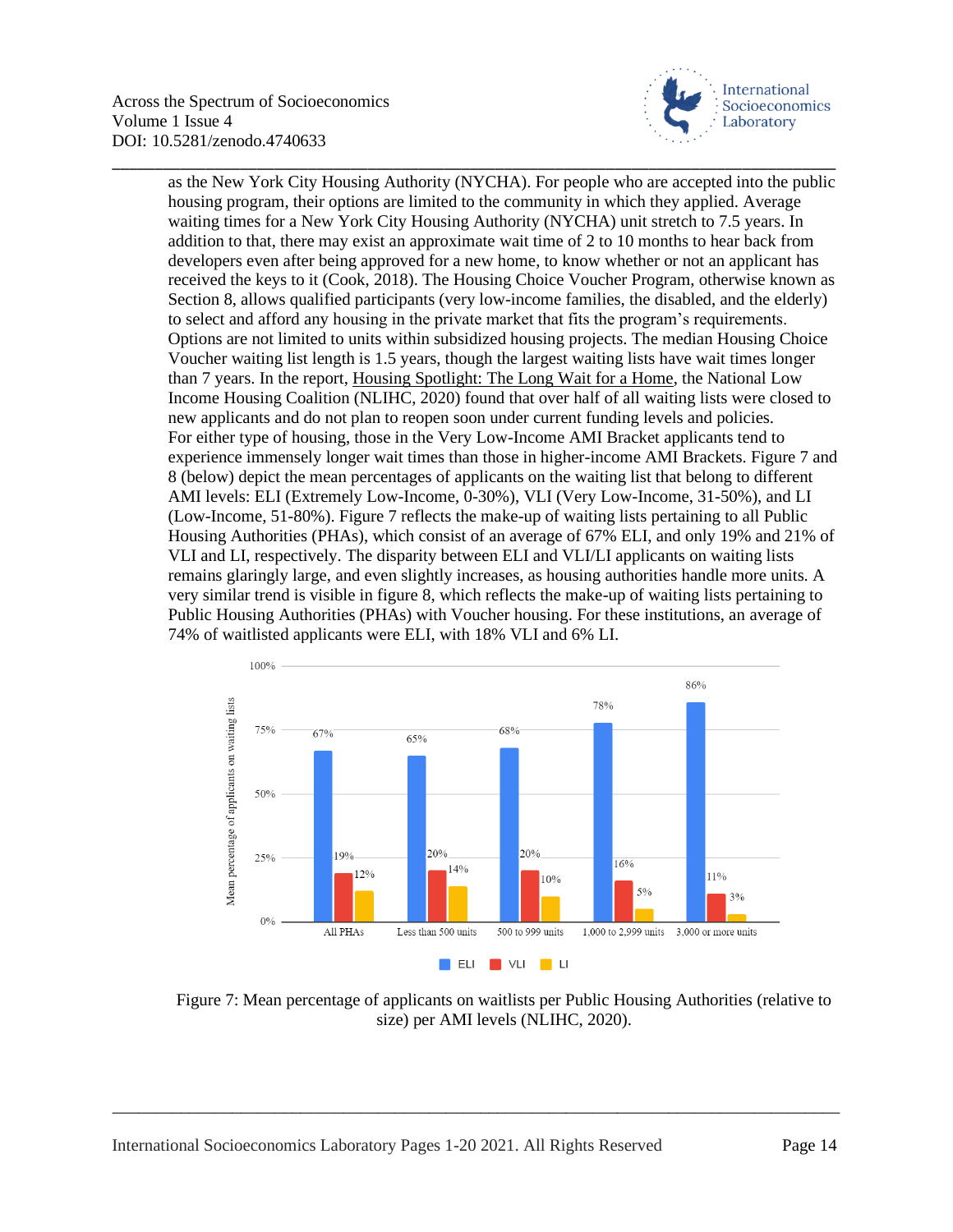



\_\_\_\_\_\_\_\_\_\_\_\_\_\_\_\_\_\_\_\_\_\_\_\_\_\_\_\_\_\_\_\_\_\_\_\_\_\_\_\_\_\_\_\_\_\_\_\_\_\_\_\_\_\_\_\_\_\_\_\_\_\_\_\_\_\_\_\_\_\_\_\_\_\_\_\_\_\_\_\_\_\_\_\_\_

Figure 8: Mean percent of applicants on waiting list per Voucher Housing Authorities (relative to size) per AMI levels (NLIHC, 2020).

### **Conclusion:**

The inequality and ineffectiveness of the New York City Affordable Housing system clearly lies within the fact that there are not enough affordable housing units to successfully aid the neediest individuals of the city. As of March 1st, 2020, there are still 176,646 families on the waitlist for public housing and 138,253 families on the waitlist for Housing Choice Voucher, Section 8, housing (NYCHA, 2020). With wait times being prolonged as such due to the unavailability of housing units and inflated application numbers, these 314,899 families will continue to endure rent burdens for what may be months or years. Until more housing units are created specifically for Extremely Low-Income and Very Low-Income Area Median Income Levels, the New York City Affordable Housing Crisis will continue (NYC Housing, n.d.).

As earlier discussed, Affordable Housing can have significant influence over the economy, education, and health of an entire population. Therefore, creating a successful system that provides sufficient housing for New York City can go beyond just decreasing the rate of homelessness and improving the financial circumstances of the individuals that will obtain a roof over their head; the overall city's economy may be boosted, criminal rates may decrease, etc. Subsequent studies can be conducted to examine these positive implications of sufficient affordable housing much more thoroughly in New York City, revealing how invaluable an increase in units may prove to be for the city.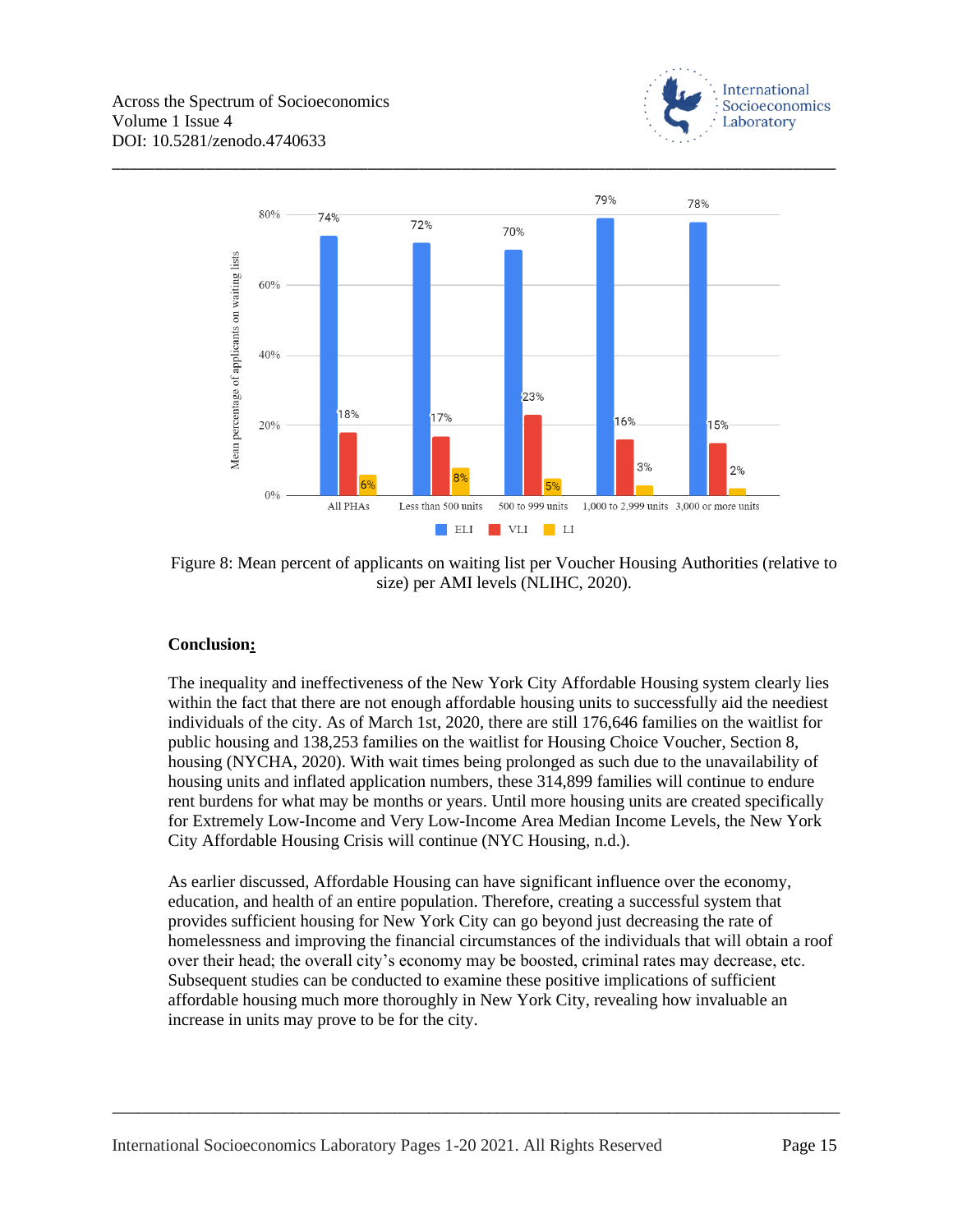

#### **References**

Brennan, Reed, Sturtevant (2014, November). The Impacts of Affordable Housing on Education: A Research Summary, Center for Housing Policy, https://nhc.org/wpcontent/uploads/2017/03/The-Impacts-of-Affordable-Housing-on-Education-1.pdf

\_\_\_\_\_\_\_\_\_\_\_\_\_\_\_\_\_\_\_\_\_\_\_\_\_\_\_\_\_\_\_\_\_\_\_\_\_\_\_\_\_\_\_\_\_\_\_\_\_\_\_\_\_\_\_\_\_\_\_\_\_\_\_\_\_\_\_\_\_\_\_\_\_\_\_\_\_\_\_\_\_\_\_\_\_

Chetty, Hendren, Katz (2015, August). The Effects of Exposure to Better Neighborhoods on Children: New Evidence from the Moving to Opportunity Experiment, Harvard University and NBER [http://www.equality-of-opportunity.org/images/mto\\_paper.pdf](http://www.equality-of-opportunity.org/images/mto_paper.pdf)

Chicago (2018, April 5). Chicago's Affordable Housing Shortage Needs Neighborhood Solutions, Institute for Housing Studies at DePaul University, <https://www.housingstudies.org/blog/chicagos-affordable-housing-shortage-needs-neighbo/>

Chicago, Illinois (n.d.). Chicago, Illinois: Building Affordable and Integrated Housing for People Living with Disabilities, Office of Policy Development and Research (PD&R), <https://www.huduser.gov/portal/casestudies/study-011020.html>

Citywide (n.d.). Citywide Affordable Rental Housing Analysis, Chicago.gov, [https://www.chicago.gov/city/en/depts/dcd/supp\\_info/citywide-affordable-rental-housing](https://www.chicago.gov/city/en/depts/dcd/supp_info/citywide-affordable-rental-housing-aalysis.html)[aalysis.html](https://www.chicago.gov/city/en/depts/dcd/supp_info/citywide-affordable-rental-housing-aalysis.html)

Cook, Lauren (2018, June 20). How NYC's affordable housing lottery works, AMNY Newsletter, <https://www.amny.com/real-estate/nyc-affordable-housing-lottery-explained-1-12691144/>

DataBook (n.d.). San Francisco Housing DataBook, San Francisco Rent Board, <https://sfrb.org/san-francisco-housing-study-databook>

Department of Housing and Urban Development (n.d.). Vienna's Unique Social Housing Program, PD&R Edge, [https://www.huduser.gov/portal/pdredge/pdr\\_edge\\_featd\\_article\\_011314.html](https://www.huduser.gov/portal/pdredge/pdr_edge_featd_article_011314.html)

DiNapoli, T. P. (2019, June). Housing Affordability in New York State. Office of The New York State Comptroller, [https://www.osc.state.ny.us/files/reports/special-topics/pdf/housing](https://www.osc.state.ny.us/files/reports/special-topics/pdf/housing-affordability-2019.pdf)[affordability-2019.pdf](https://www.osc.state.ny.us/files/reports/special-topics/pdf/housing-affordability-2019.pdf)

Elmedni, Bakry (2018, October 31). The Mirage of Housing Affordability: An Analysis of Affordable Housing Plans in New York City. SAGE Journals. <https://journals.sagepub.com/doi/full/10.1177/2158244018809218>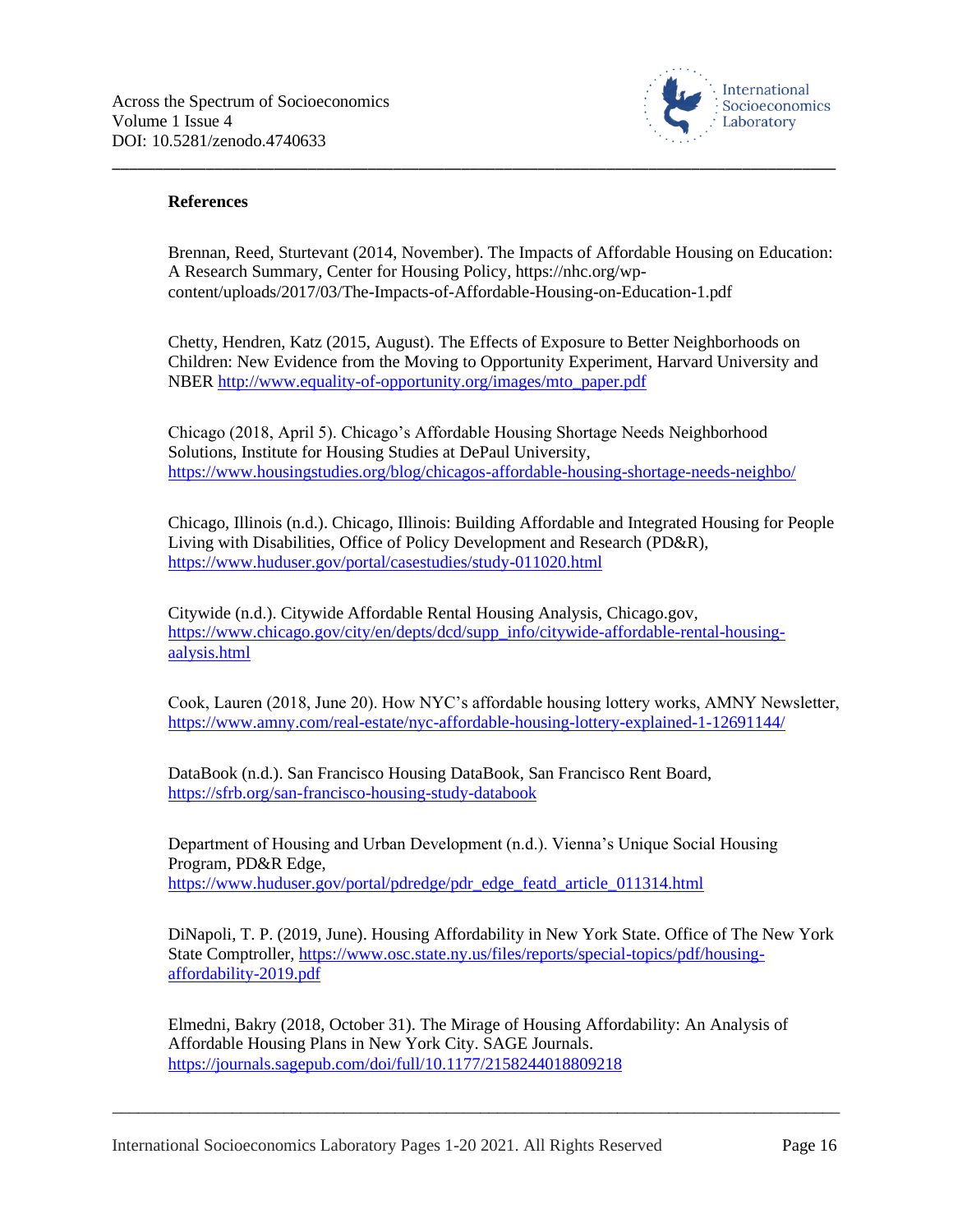

\_\_\_\_\_\_\_\_\_\_\_\_\_\_\_\_\_\_\_\_\_\_\_\_\_\_\_\_\_\_\_\_\_\_\_\_\_\_\_\_\_\_\_\_\_\_\_\_\_\_\_\_\_\_\_\_\_\_\_\_\_\_\_\_\_\_\_\_\_\_\_\_\_\_\_\_\_\_\_\_\_\_\_\_\_ Ferré-Sadurni, Luis (2018, July 9). The Rise and Fall of New York Public Housing: An Oral History. The New York Times. [https://www.nytimes.com/interactive/2018/06/25/nyregion/new](https://www.nytimes.com/interactive/2018/06/25/nyregion/new-york-city-public-housing-history.html)[york-city-public-housing-history.html](https://www.nytimes.com/interactive/2018/06/25/nyregion/new-york-city-public-housing-history.html)

Fox, Alison (2018, June 19). NYC affordable housing guidelines updated to provide more access, AMNY Newsletter,https://www.amny.com/news/nyc-affordable-housing-lottery-1.19302578/

Haag, Mathew (2020, June 15). 25 Million Applications: The Scramble for N.Y.C. Affordable Housing , The New York Times,

<https://www.nytimes.com/2020/06/15/nyregion/nyc-affordable-housing-lottery.html>

Harris County (2020, June 23). The 2020 State of Housing in Harris County and Houston, Rice University Kinder Institute for Urban Research, [https://kinder.rice.edu/research/2020-state](https://kinder.rice.edu/research/2020-state-housing-harris-county-and-houston)[housing-harris-county-and-houston](https://kinder.rice.edu/research/2020-state-housing-harris-county-and-houston)

Hayward, Sophie (2019, October 16). A Breakdown of San Francisco's Affordable Housing Crisis, Meeting of the Minds, [https://meetingoftheminds.org/a-breakdown-of-san-franciscos](https://meetingoftheminds.org/a-breakdown-of-san-franciscos-affordable-housing-crisis-32311)[affordable-housing-crisis-32311](https://meetingoftheminds.org/a-breakdown-of-san-franciscos-affordable-housing-crisis-32311)

Healey, Locke, Teshome, Brown (2020, January 16). Council Policy Recommendations to Mayor Jenny A Durkan, Seattle Affordable Middle-Income Housing Advisory, [https://durkan.seattle.gov/wp-content/uploads/sites/9/2020/01/AMIHAC-Final-Report-2020-01-](https://durkan.seattle.gov/wp-content/uploads/sites/9/2020/01/AMIHAC-Final-Report-2020-01-22-.pdf) [22-.pdf](https://durkan.seattle.gov/wp-content/uploads/sites/9/2020/01/AMIHAC-Final-Report-2020-01-22-.pdf)

Housing & Homelessness (n.d.). Housing & Homelessness, Urban Department at University of Washington[, https://depts.washington.edu/urbanuw/research-topics/housing-homelessness/](https://depts.washington.edu/urbanuw/research-topics/housing-homelessness/)

Housing (n.d.). Affordable Housing Fact Book, University of Illinois Chicago, <https://voorheescenter.uic.edu/what-we-do/areas-of-research/housing/>

Housing and Community Development Department (n.d.). Housing Resource & Data Center, City of HoustonTX.gov, <https://houstontx.gov/housing/research.html#researchReports>

HR&A Advisors (2017, February 10). Economic Impacts of Affordable Housing on New York State's Economy, New York State Association for Affordable Housing (NYSAFAH)

https://nysafah.org/cmsBuilder/uploads/nysafah-economic-impact-of-affordable-housing-2017 update-(2011-2015)-final\_001.pdf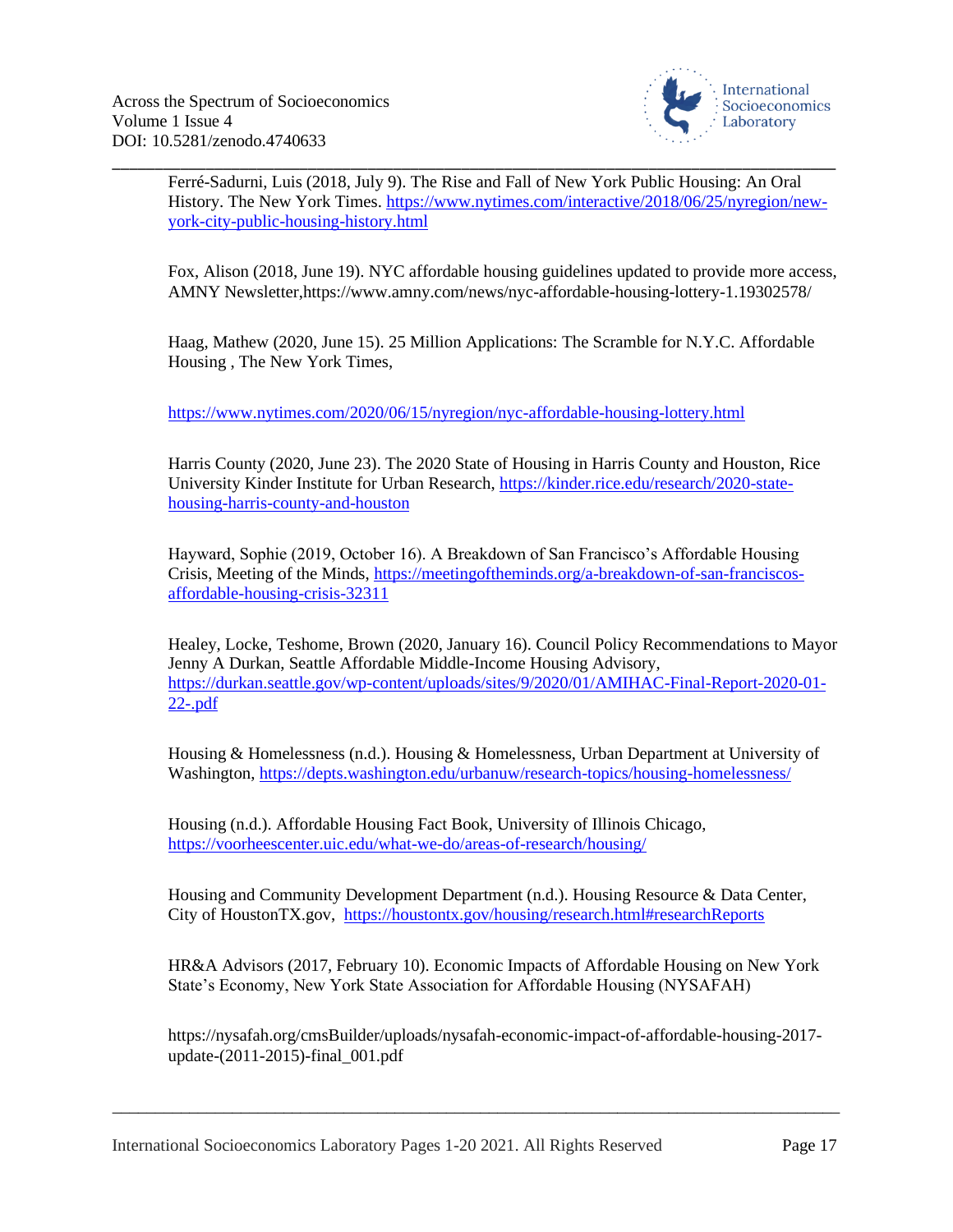

Kalugina, Anastasia (2016, June 1). Affordable Housing Policies: An Overview, Cornell Baker Program in Real Estate https://ecommons.cornell.edu/bitstream/handle/1813/70761/Affordable\_Housing\_Overview.pdf?s equence=1&isAllowed=y

\_\_\_\_\_\_\_\_\_\_\_\_\_\_\_\_\_\_\_\_\_\_\_\_\_\_\_\_\_\_\_\_\_\_\_\_\_\_\_\_\_\_\_\_\_\_\_\_\_\_\_\_\_\_\_\_\_\_\_\_\_\_\_\_\_\_\_\_\_\_\_\_\_\_\_\_\_\_\_\_\_\_\_\_\_

Kordunsky, Anna (2018, April 10). In New York's Affordable Housing Lottery, Fewer Choices Could Make Better Matches, Columbia Business School, [https://www8.gsb.columbia.edu/articles/ideas-work/new-york-s-affordable-housing-lottery](https://www8.gsb.columbia.edu/articles/ideas-work/new-york-s-affordable-housing-lottery-fewer-choices-could-make-better-matches)[fewer-choices-could-make-better-matches](https://www8.gsb.columbia.edu/articles/ideas-work/new-york-s-affordable-housing-lottery-fewer-choices-could-make-better-matches)

Lubell, Crain, Cohen (2007, July). Framing the Issues--the Positive Impacts of Affordable Housing on Health, <http://citeseerx.ist.psu.edu/viewdoc/download?doi=10.1.1.370.4585&rep=rep1&type=pdf>

Martin, C., & Raabe, S. (2015, February 6). \$10M revolving loan fund launched to boost Denver affordable housing, The Denver Post[, https://www.denverpost.com/2015/02/06/10m-revolving](https://www.denverpost.com/2015/02/06/10m-revolving-loan-fund-launched-to-boost-denver-affordable-housing/)[loan-fund-launched-to-boost-denver-affordable-housing/](https://www.denverpost.com/2015/02/06/10m-revolving-loan-fund-launched-to-boost-denver-affordable-housing/)

Maqbool, Viveiros, Ault (2015, April). The Impacts of Affordable Housing on Health: A Research Summary, Center for Housing Policy, https://www.rupco.org/wpcontent/uploads/pdfs/The-Impacts-of-Affordable-Housing-on-Health-CenterforHousingPolicy-Maqbool.etal.pdf

Morgan, Kelly (2019, February 22). Market Study: Affordable Homeownership Opportunities at Fort Lawton Site in Seattle, WA, Greenfield Institute, [http://www.seattle.gov/Documents/Departments/Housing/Greenfield%20Market%20Study%20R](http://www.seattle.gov/Documents/Departments/Housing/Greenfield%20Market%20Study%20Report%2002-22-19.pdf) [eport%2002-22-19.pdf](http://www.seattle.gov/Documents/Departments/Housing/Greenfield%20Market%20Study%20Report%2002-22-19.pdf)

NALCAB, HCDD (2018, November). The State of Affordability and Vulnerability in Houston: Preliminary Report, City of Houston: Housing and Community Development Dept., National Association for Latino Community Asset Builders, [https://houstontx.gov/housing/plans](https://houstontx.gov/housing/plans-reports/NALCAB-Report-090519.pdf)[reports/NALCAB-Report-090519.pdf](https://houstontx.gov/housing/plans-reports/NALCAB-Report-090519.pdf)

New York City Department of Housing Preservation and Development. (2021). Area Median Income. NYC Housing Preservation & Development, [https://www1.nyc.gov/site/hpd/services](https://www1.nyc.gov/site/hpd/services-and-information/area-median-income.page)[and-information/area-median-income.page](https://www1.nyc.gov/site/hpd/services-and-information/area-median-income.page)

NLIHC (n.d.). The Problem, National Low Income Housing Coalition, https://nlihc.org/exploreissues/why-we-care/problem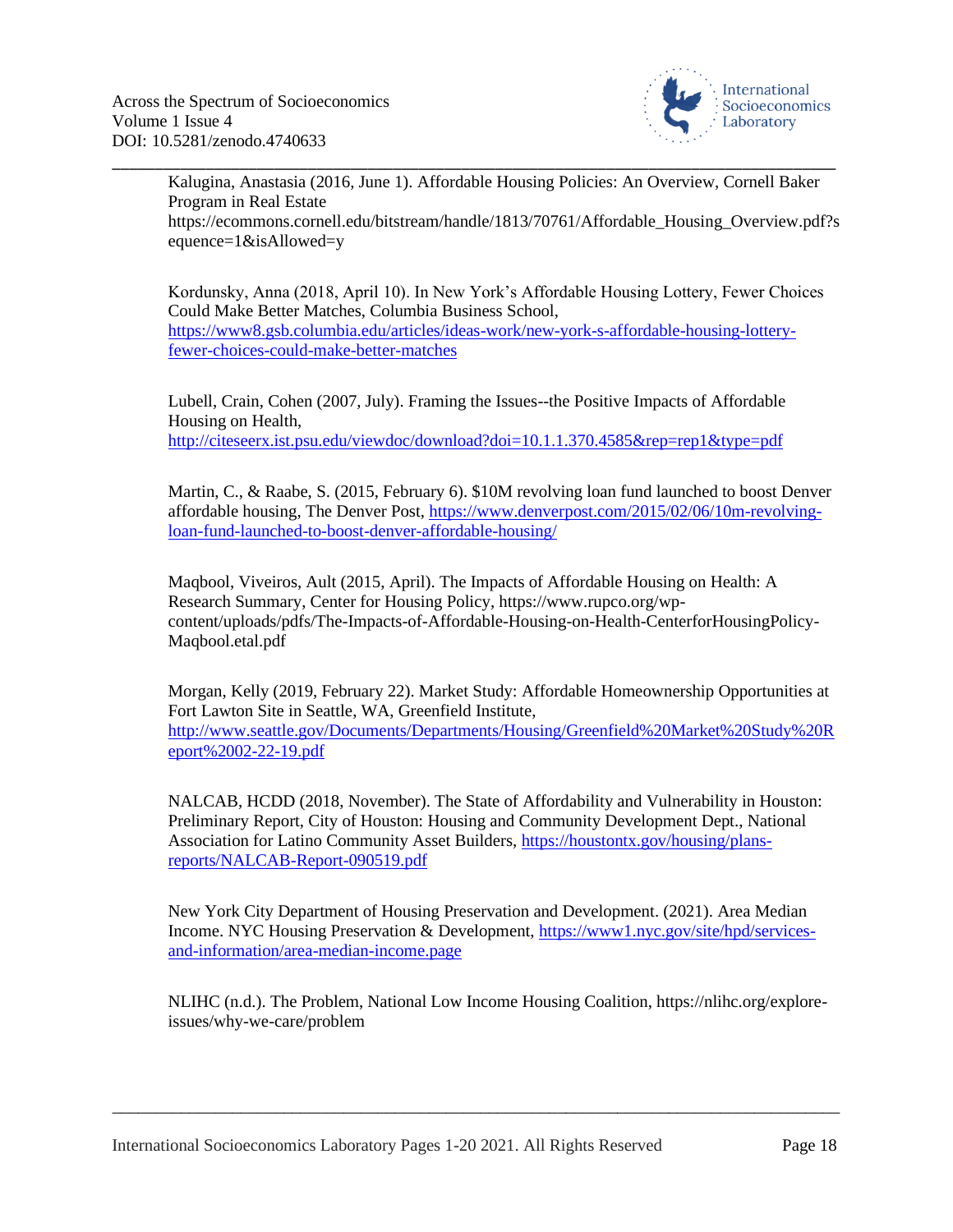[2018.pdf](https://default.sfplanning.org/publications_reports/Housing-Needs-and-Trends-Report-2018.pdf)



NLIHC (2020, March). The GAP: A Shortage of Affordable Homes, National Low Income Housing Coalition, https://reports.nlihc.org/sites/default/files/gap/Gap-Report\_2020.pdf

\_\_\_\_\_\_\_\_\_\_\_\_\_\_\_\_\_\_\_\_\_\_\_\_\_\_\_\_\_\_\_\_\_\_\_\_\_\_\_\_\_\_\_\_\_\_\_\_\_\_\_\_\_\_\_\_\_\_\_\_\_\_\_\_\_\_\_\_\_\_\_\_\_\_\_\_\_\_\_\_\_\_\_\_\_

NYC Housing (n.d.). Our current affordable housing crisis, NYC.gov, [https://www1.nyc.gov/site/housing/problem/problem.page#:~:text=New%20York%20City's%20s](https://www1.nyc.gov/site/housing/problem/problem.page#:~:text=New%20York%20City) [hortage%20of%20affordable%20housing%20has%20reached%20a%20crisis%20point.&text=As](https://www1.nyc.gov/site/housing/problem/problem.page#:~:text=New%20York%20City) [%20a%20result%2C%20most%20New,over%20for%20other%20basic%20needs.](https://www1.nyc.gov/site/housing/problem/problem.page#:~:text=New%20York%20City)

Paletta, Anthony (2016, September 14). A Brief History of Affordable Housing in New York City. Metropolis. [https://www.metropolismag.com/cities/can-affordable-housing-overcome-the](https://www.metropolismag.com/cities/can-affordable-housing-overcome-the-odds-once-again-in-new-york/)[odds-once-again-in-new-york/](https://www.metropolismag.com/cities/can-affordable-housing-overcome-the-odds-once-again-in-new-york/)

Paley, Lauren (2020, June 28). How the NYC Affordable Housing Lottery Works and Tips for Winning, StreetEasy Reads, <https://streeteasy.com/blog/how-to-win-nyc-apartment-lottery>

Rachel, Choi, Welch (2020, June 28). Affordable Housing Lottery Odds Worse for Those Who Can Afford the Least, The City, https://www.thecity.nyc/2020/6/28/21306383/affordable-housing[lottery-chances-worst-low-income](https://www.thecity.nyc/2020/6/28/21306383/affordable-housing-lottery-chances-worst-low-income)

Reid, Carolina K. (2018, May). The Links Between Affordable Housing and Economic Mobility, Terner Center, https://ternercenter.berkeley.edu/wpcontent/uploads/pdfs/Links\_Between\_Affordable\_Housing\_and\_Economic\_Mobility\_.pdf

Rollings, Wells, Evans, Bednarz, Yang (2017, June). Housing and neighborhood physical quality: Children's mental health and motivation, Journal of Environmental Psychology, Volume 50, Pages 17-23, ScienceDirect, https://www.sciencedirect.com/science/article/abs/pii/S027249441730004X (Rollings, etc,.)

San Francisco (2018, July). San Francisco Housing Needs and Trends Report, San Francisco Planning[, https://default.sfplanning.org/publications\\_reports/Housing-Needs-and-Trends-Report-](https://default.sfplanning.org/publications_reports/Housing-Needs-and-Trends-Report-2018.pdf)

Sisson, P. (2017, July 25). Solving affordable housing: Creative solutions around the U.S. Curbed, [https://archive.curbed.com/2017/7/25/16020648/affordable-housing-apartment-urban](https://archive.curbed.com/2017/7/25/16020648/affordable-housing-apartment-urban-development)[development](https://archive.curbed.com/2017/7/25/16020648/affordable-housing-apartment-urban-development)

Sribnick, Ethan G. (2012). Excluding the Poor: Public Housing in New York City. Institute for Children, Poverty & Homelessness [https://www.icphusa.org/wp](https://www.icphusa.org/wp-content/uploads/2015/01/ICPH_UNCENSORED_3.2_Summer2012_ExcludingThePoor.pdf)[content/uploads/2015/01/ICPH\\_UNCENSORED\\_3.2\\_Summer2012\\_ExcludingThePoor.pdf](https://www.icphusa.org/wp-content/uploads/2015/01/ICPH_UNCENSORED_3.2_Summer2012_ExcludingThePoor.pdf)